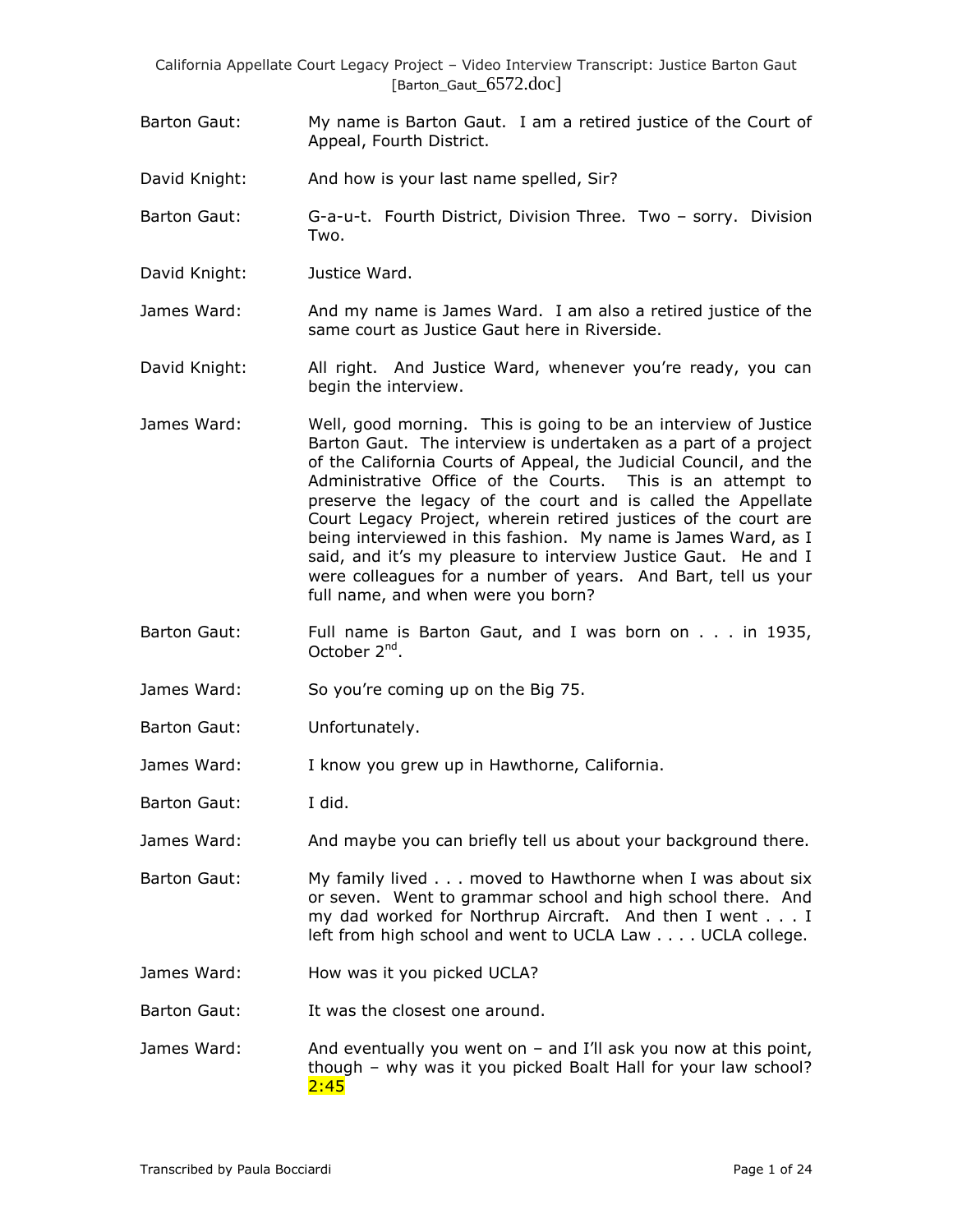- Barton Gaut: That's a good question. I was in the army at the time and I was applying to a number of schools, and law . . . Boalt Hall had a good reputation and furthermore I could . . . it was cheaper. So we went right there.
- James Ward: You have a reputation for scholarship in that you were Phi Beta Kappa at UCLA and you were Order of the Coif at Boalt Hall. Why don"t you tell us about that?
- Barton Gaut: I don"t know if there is a heck of a lot to say. I worked my fanny off both places because it doesn't come easy to me. So I just worked on it.
- James Ward: You worked hard and long and as I recall you were number two in your law school class. Is that correct?
- Barton Gaut: I think that's wrong. I think I was third.
- James Ward: Well, right. But there was a significant personage who was number one in your class. Wasn"t Justice Werdegar – Kay Werdegar – number one, or do I have . . .
- Barton Gaut: No.
- James Ward: ... that wrong?
- Barton Gaut: Well, she left . . . . She was in the . . . . She was number one, and she left before she graduated and got married and I think she went to school in the midwest. So she didn"t come out with us.
- James Ward: Oh, but in any event, you were way up there at the top of your law school class.
- Barton Gaut: I did my best, yes.
- James Ward: Right. Okay. You mentioned being in the military. Tell us about your military career.
- Barton Gaut: I was in ROTC at UCLA. I . . . . When I graduated from UCLA, I was immediately sent to the army, and I went to a program that requires you . . . to teach you about being a snoop, basically. And I . . . . We . . . . Where were we? We were in Baltimore, Maryland, and I was there for three months or so and then I was transferred to Washington, D.C. and spent the rest of the time there, where we tried to find out who was . . . to make certain that people were basically honest.
- James Ward: Okay. And you mentioned your family. Tell us about your marriage and family.
- Barton Gaut: We were . . . . My wife and I were married when we were in our third year at law school  $\ldots$  in the third year in  $5:49$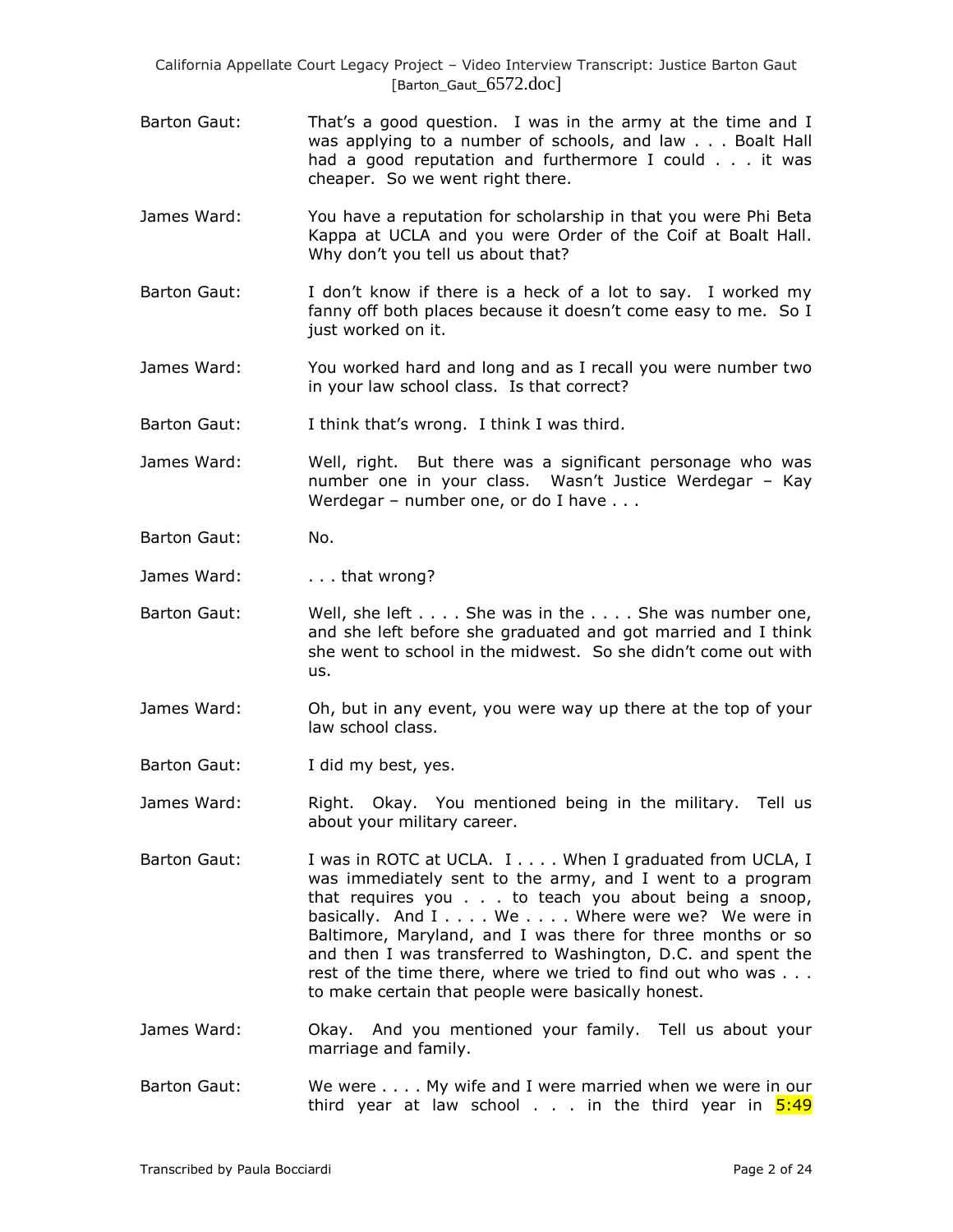undergraduate school. We had a child when I was in . . . just started in the army, and then we had another child when we were still in the army. Then that was a . . . . The first one was a son, the second one was a daughter, third one is a son that we had when we were . . . when I was in . . . just as I left law school, and the fourth one we had five years after that.

- James Ward: Did some of your kids follow you into the legal profession?
- Barton Gaut: My older son went to Harvard undergraduate and law school, and he is now a lawyer in Los Angeles with a pretty good firm.
- James Ward: You, of course, then graduated from law school, took the Bar exam, and got a job. Tell us about that.
- Barton Gaut: Well, somebody came up from Riverside looking at people at Boalt to see if they wanted to come down here. I talked to them; I also talked to some people in Los Angeles and Santa Barbara, Hawaii, and stupid me decided to stay in Riverside.
- James Ward: Well, now, that wasn"t so stupid in the end, was it?
- Barton Gaut: I guess not. So anyway, I came down to Riverside immediately thereafter, and we weren't here more than six months when we had our third child.
- James Ward: I noted your starting salary at your firm. Tell us about that.
- Barton Gaut:  $$500$  a month, and that was . . . .
- James Ward: And you were worth every penny of it.
- Barton Gaut: Every bit of it. And it was more money than I was making in the army, so we were feeling pretty good.
- James Ward: And the firm was?
- Barton Gaut: Best Best & Krieger.
- James Ward: And that was your single employment as an attorney for the rest of your career, was it not?
- Barton Gaut: That's right.
- James Ward: And of course at some point thereafter you became a partner and were a partner with the firm until you were nearly a senior . . . or *the* senior partner, weren't you?
- Barton Gaut: Well, there was a couple of others that were ahead of me, but not many.
- James Ward: You had a reputation as an absolute workaholic. Tell us about that. **8:26**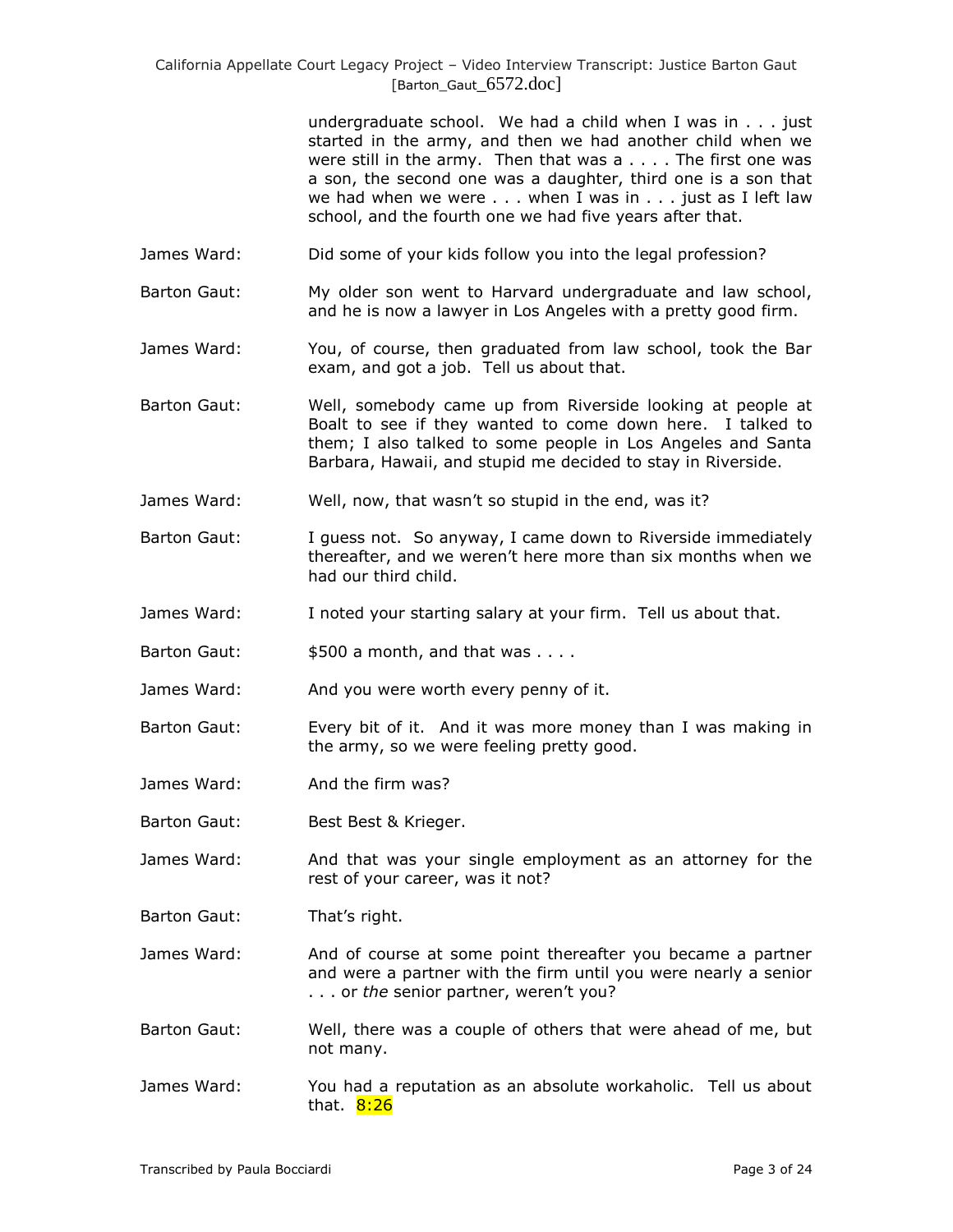- Barton Gaut: I spent a lot of time. I usually got to work about 7:30, worked all day, came back at night, and worked every weekend. I think I was a little slow, and so I had to spend a lot of time. And I did spend a lot of time and hours.
- James Ward: How did that impact your family?
- Barton Gaut: Well, it's a good question. I'm not certain. The kids went on and did a nice job despite me.
- James Ward: Tell me a little bit about your likes and dislikes in the practice of law.
- Barton Gaut: Well, I enjoyed the law a lot. I did a lot of trial work, I did a lot of work for, like, the telephone company, for a number of entities here in Riverside, some . . . a lot of "em in the water area. And for a lot of companies up in the local mountains that had water involvements. And I worked for the people who do work for . . . . I'll have to hang that off; I can't think of it right now.
- James Ward: Well, you did some condemnation work, too.
- Barton Gaut: Yeah. A lot of condemnation work.
- James Ward: Yeah. And in fact for a while you did libel work for the newspaper, didn"t you?
- Barton Gaut: I did. The *Press-Enterprise*.
- James Ward: So you had quite a varied practice, didn't you?
- Barton Gaut: Yeah, I did.
- James Ward: And you wouldn"t say it, but I"ll say it: you achieved a stellar reputation in the community as one of the best attorneys in town. The . . . .
- Barton Gaut: Glad to hear you say that. It may not be true, but . . . .
- James Ward: The work that you did . . . . You eventually got involved with Bar Association activities. Tell me about that.
- Barton Gaut: Yeah, I was in the Bar Association once I came to Riverside. I was . . . . I became president for a year. I was involved in a lot of the activities for the Bar and . . . before and after being on the Bar . . . in the Bar Association. And I don"t know there"s a lot of activity that . . . other than that that was terribly relevant.
- James Ward: You were involved with Barristers even before the Bar Association. 11:31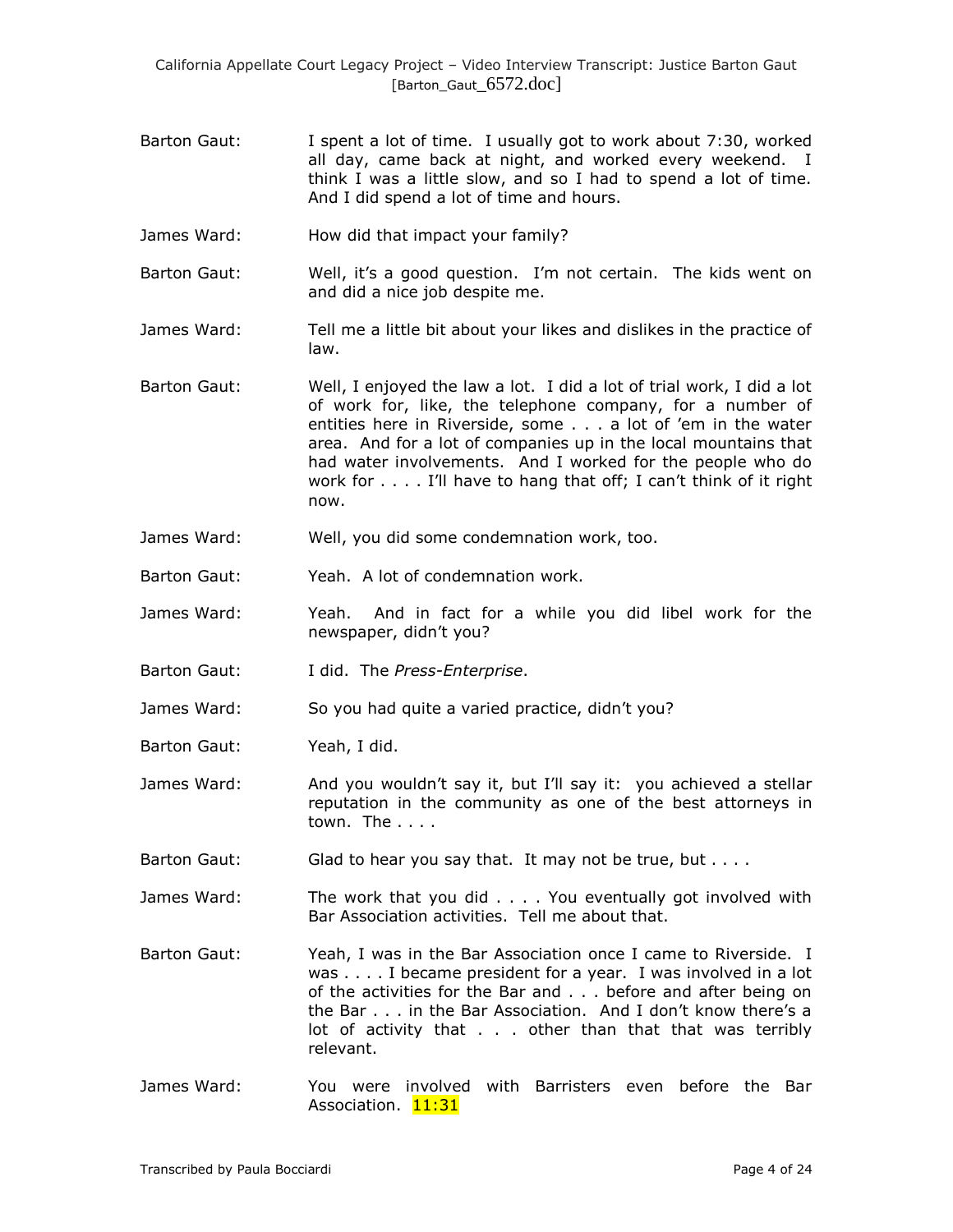- Barton Gaut: Right, right. It's a good thing you recalled that . . .
- James Ward: Yeah, right.
- Barton Gaut: . . . . . because I forgot it.
- James Ward: And you also were involved with your church, were you not?
- Barton Gaut: Yeah, the Congregational Church here in Riverside. I was on the board for quite a time. We also created a group that  $\dots$ . We created a structure that lot . . . people brought . . . that older people could stay there, and so I was on . . . .
- James Ward: That was Plymouth Towers?
- Barton Gaut: Plymouth Towers, thank you. So I was on that for quite a while.
- James Ward: Of course, having started in the practice in . . . I believe it was 1962, is that correct?
- Barton Gaut: "62, I think that's right.
- James Ward: And then practice for as many years as you did, do you care to comment on the changes in the practice of law over that period of time? Did you see any?
- Barton Gaut: What bothered me more than anything else about the practice of the law was that I thought a lot of the lawyers that I had . . . in contact with were more concerned about how they can perhaps cheat. Or maybe that"s not a wrong . . . good word. How they can get by with things. I"ll never forget a case where a lawyer saw some documents on the . . . paper where we were taking some evidence, and he stole it. And used it. And I saw a lot of stuff that happened like that that I felt was really unfortunate and improper and affects the . . . everybody.
- James Ward: Did that have any influence in your decision to become a judge?
- Barton Gaut: To some extent. I got to the point where I thought that lawyers were fighting with each other despite any effort to be honest about stuff. And some of the things they said and did I thought were inappropriate. And I just felt it was time to try and get into something else like . . . . And I thought I could do some good stuff for the court – trial court.
- James Ward: And as it happened, Pete Wilson was the governor at that time. You knew Governor Wilson, didn't you? 14:15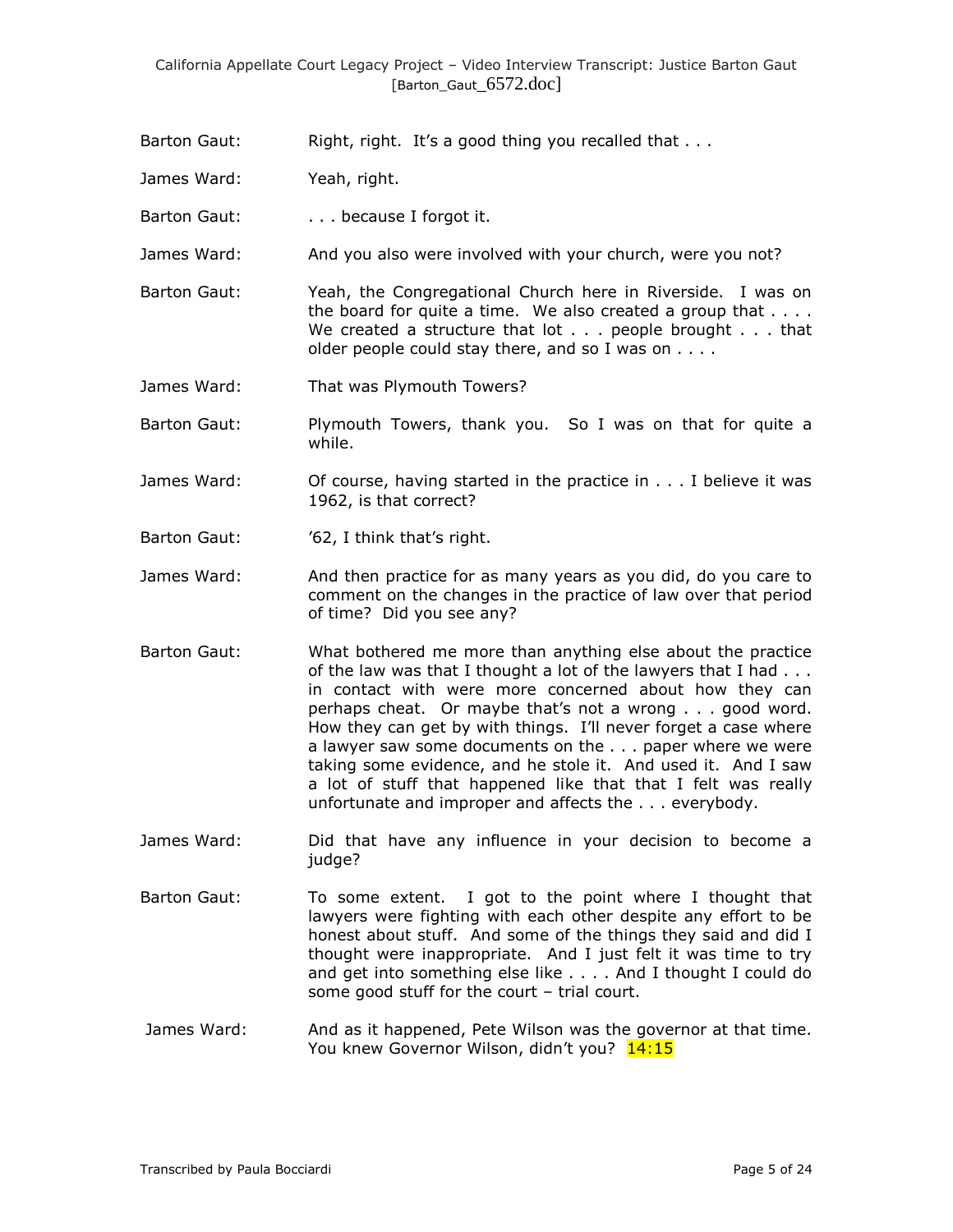- Barton Gaut: Yes, I did. He was in my class at Boalt. And I really didn't know him very well; he was in another group than I. But yeah, he appointed me.
- James Ward: So you applied for the position with the superior court and got appointed. What sort of matters did you handle?
- Barton Gaut: I heard only civil cases. Well, that's why, to some extent . . . . Now and then we would have some cases where you"d have to determine whether a criminal should go to trial. But other than that, I did all civil cases, and similar kinds of . . . .
- James Ward: Because, of course, that was your expertise.
- Barton Gaut: Oh, yeah.

James Ward: That's . . . . You had never practiced criminal law.

- Barton Gaut: I had no idea what was . . . criminal law had to do. So I did that . . . quite a bit of it.
- James Ward: Well, you told us about the fact that you worked nights and weekends while you were an attorney. Tell us about your typical day as a trial judge.
- Barton Gaut: I"d get there . . . . We"d get there before eight, working on the issues before the trial court . . . before the trial occurred. And we . . . I would hear their . . . the cases before trials commenced.
- James Ward: That"s the law-and-motion calendar?
- Barton Gaut: Law-and-motion calendar, thank you. And then we had . . . at noon I frequently reviewed all the cases for the next day"s trial and motion calendar. And then in the afternoons I frequently worked with other people . . . other cases that might come to trial and that we tried to settle or to do some help before the next trial.
- James Ward: So you were sometimes there later into the afternoon and evening, is that correct?

Barton Gaut: Yes, I was.

James Ward: When you did your law-and-motion, did you prepare and post tentative opinions as to those law-and-motion matters?

Barton Gaut: Always.

James Ward: And so that was a burden that you had. You had to post "em the night before so that when the attorneys came in in the morning, they could find them on the bulletin board.  $16:55$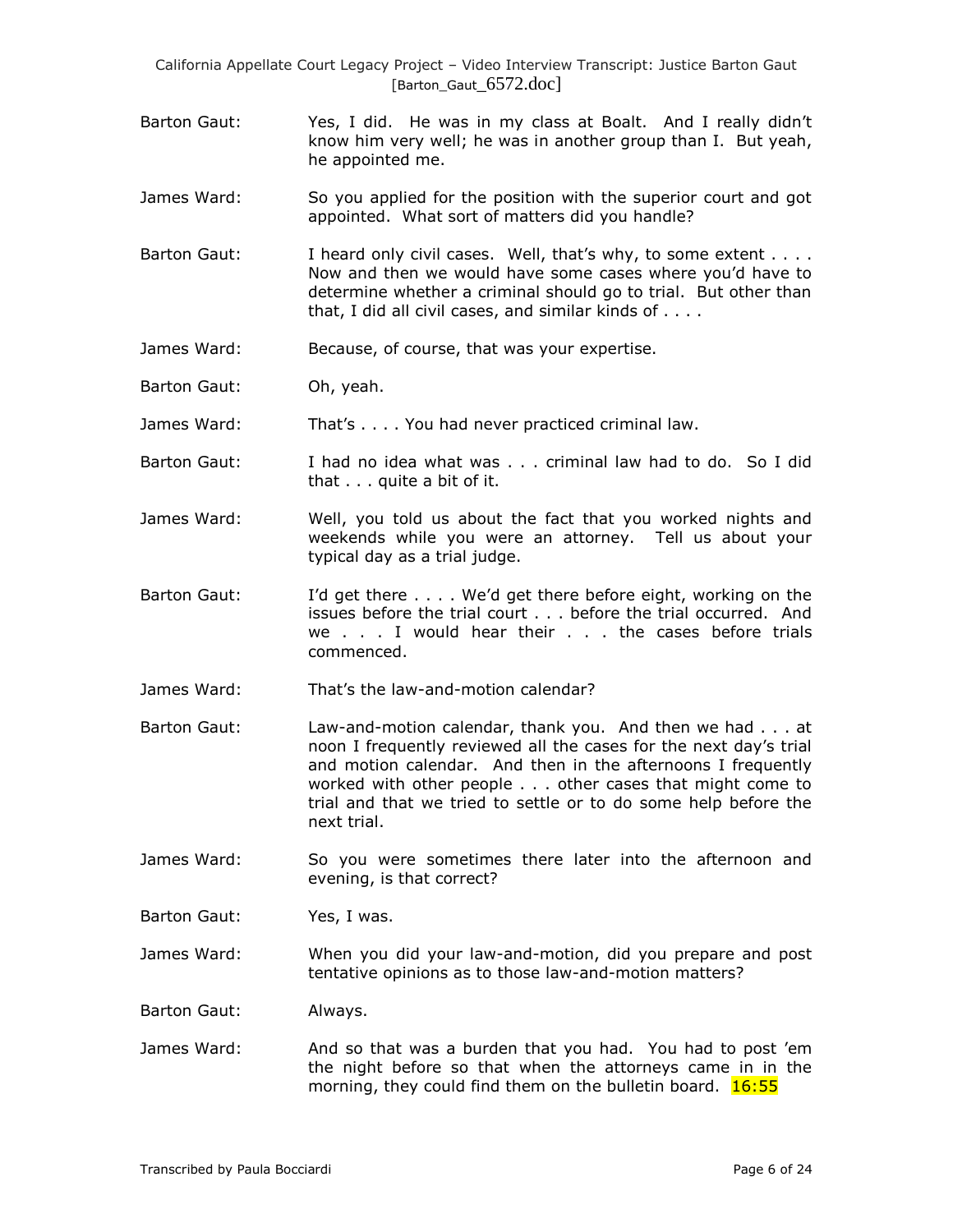Barton Gaut: Correct. Yes.

James Ward: So how did you like that daily schedule?

- Barton Gaut: I enjoyed it. It was a nice change from the law . . . from the practice of law. There was a . . . . You were in . . . not very far from me in the lousy little place we were set in.
- James Ward: One of the world"s crummiest courthouses.
- Barton Gaut: That"s right. It was a terrible place. Except you were upstairs, weren't you?
- James Ward: You were down in the dungeon.
- Barton Gaut: That"s right, I was in the dungeon. And there was another lawyer, or judge, right next door to me.
- James Ward: Dick Van Frank.
- Barton Gaut: Yeah, that's right. And he helped me a lot on . . . whenever a criminal issue came up because he"d had some experience in that – quite substantial.
- James Ward: Well, we should add here for clarification this was a temporary facility while Riverside's historic courthouse was being rehabbed. And we got stuck in an old municipal court that they sort of fashioned as a place for the superior court for . . . . Well, that's where I was . . . .
- Barton Gaut: The whole time, weren't you?
- James Ward: No, I had a brief spell over at the historic courthouse.
- Barton Gaut: Well, and that was a great building because thereafter the state ... the county tear it ... tore it apart ... down and they put a new building there.
- James Ward: That building is long gone.
- Barton Gaut: Yeah.
- James Ward: Tell me about handling jury trials. Do you like that?
- Barton Gaut: I really did enjoy it. I felt that I should be involved very heavily in voir dire. And I started almost every case doing all the voir dire and would give the lawyers some time but not a lot of time. So I liked the opportunity to talk to them, get their views without having a lawyer's . . . giving them any kind of idea what they ought to be saying. So I did enjoy that.
- James Ward: And you enjoyed that whole jury process. **19:10**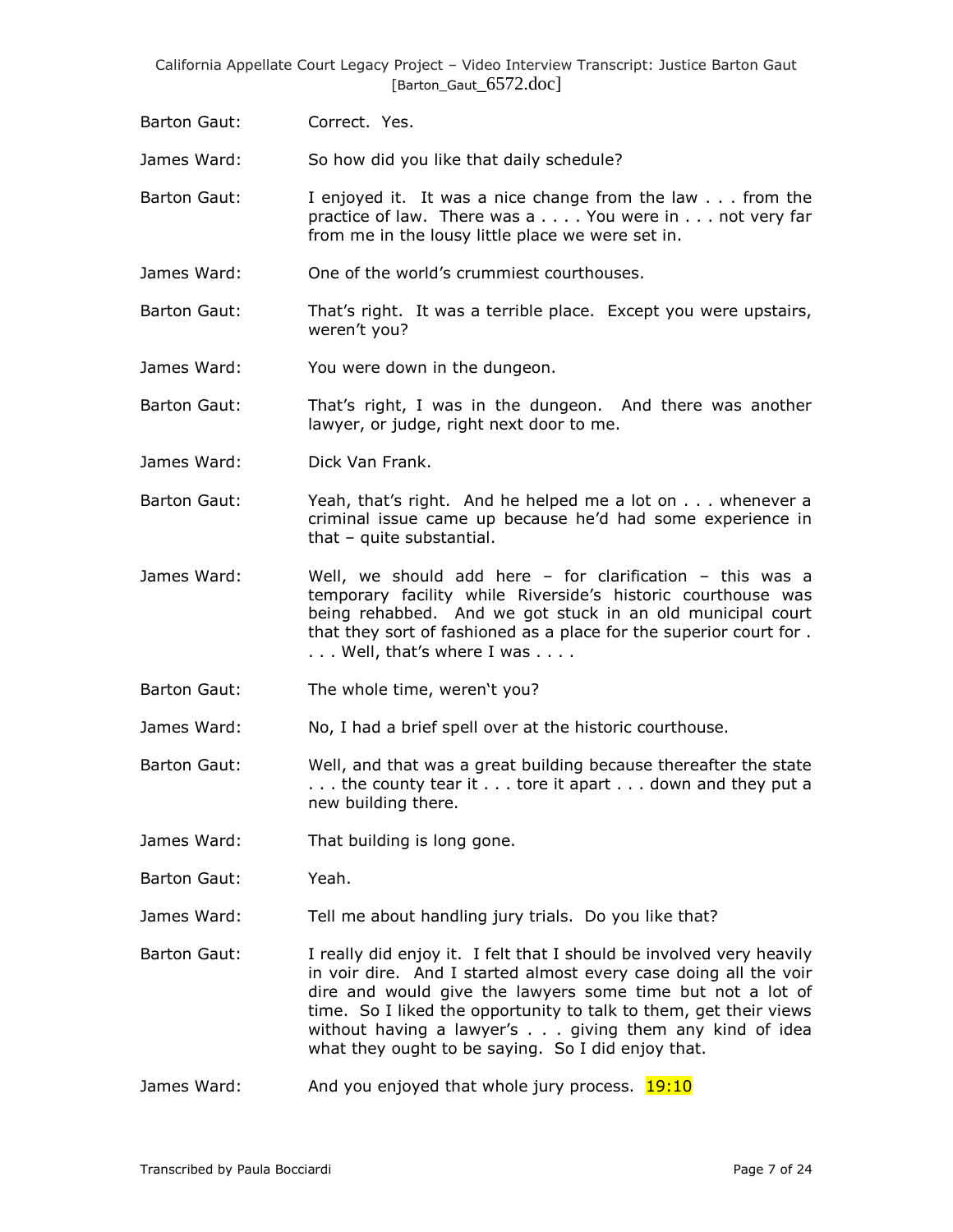- Barton Gaut: I did. I liked the jury.
- James Ward: I picked up somewhere, in something written about you, that special appearances were a special situation for you. Do you want to share that?
- Barton Gaut: Special appearances?
- James Ward: By attorneys from . . . on a case where they're not the regular attorney on the case.
- Barton Gaut: I'm not sure I remember.
- James Ward: Well, the quote that I got was that you really detested special appearances, and it made you angry because the attorneys were not prepared.
- Barton Gaut: Oh, well, if that"s what you"re talking about, yeah. I didn"t like people coming in that weren't ready to go and wanted to come rush in and . . . at the last minute and get some kind of . . . make an appearance and . . . . So I did not appreciate that.
- James Ward: Probably a holdover from the days when you were always as it was your reputation – extremely well prepared, and everything that you did in the practice of law, you just expected that from attorneys as well. Is that right?
- Barton Gaut: Yeah, that"s right. And a lot of "em that came in were not too well prepared, which was unfortunate.
- James Ward: Generally, how do you feel the quality of advocacy was among the attorneys that you encountered?
- Barton Gaut: It was spotty. Some people I thought were superb; some of 'em came in were only halfway working at it. And a lot of 'em, I guess they were . . . had so much work that they didn't prepare as well as they should have. And some of the documents that they were submitting – particularly on the early mornings - weren't very well done.
- James Ward: When I . . . . You were on the trial court for less than two years.
- Barton Gaut: That's right.
- James Ward: And you were appointed, I believe, in 1995. Is that correct?
- Barton Gaut: I'll rely on you. It's probably right, Jim.
- James Ward: I think I have that right. But you were on the trial court for less than two years.
- Barton Gaut: Yes, I was. 21:28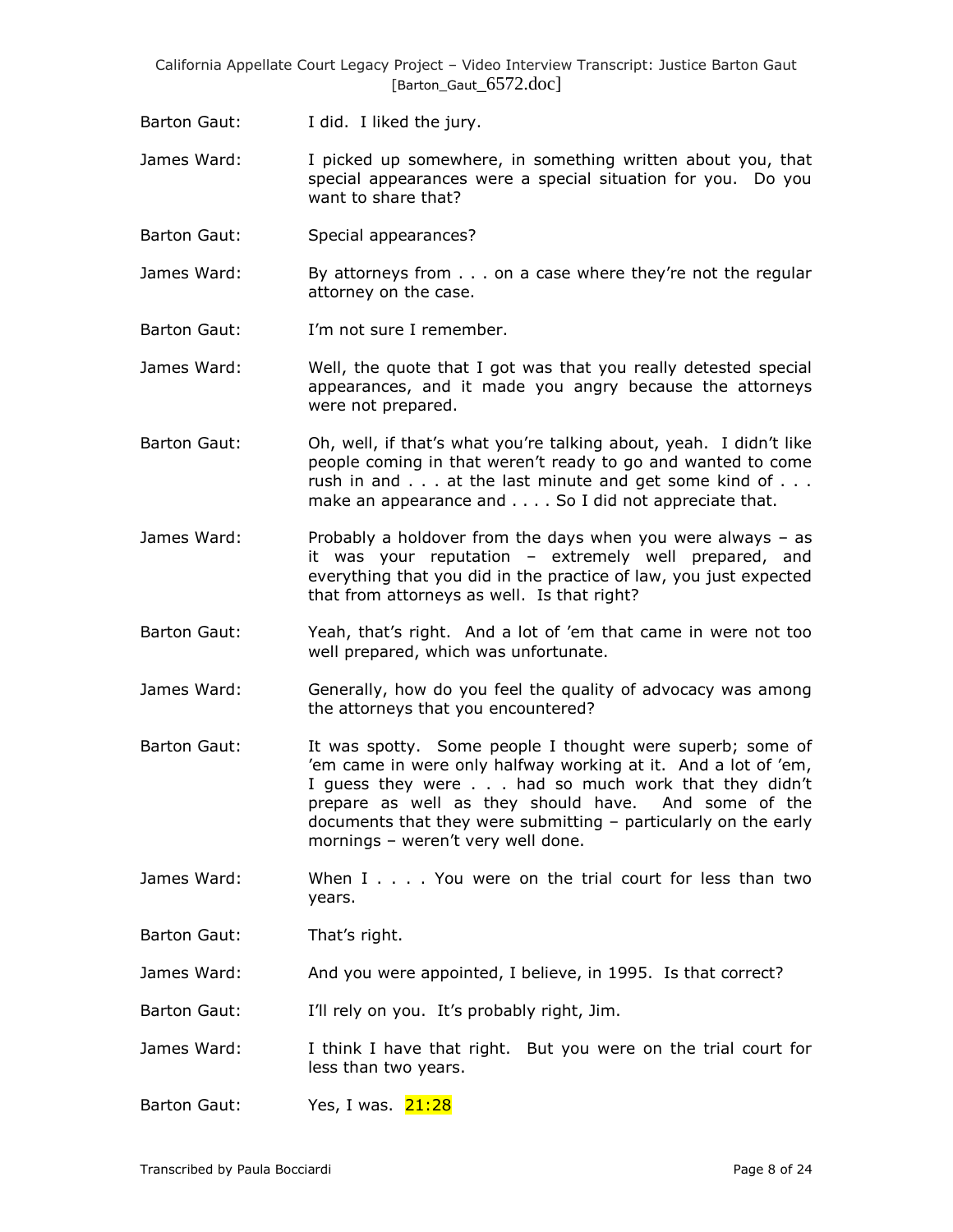- James Ward: And do you have any other general observations about the trial court judge's job? Some people say it's a lonely job, where you do everything all by yourself.
- Barton Gaut: Well, I think that's true. That's why I . . . . it was nice to have, for example, you around to ask questions "cause you"d been around longer. And my next-door neighbor, whose name you"ve already told me. It was nice to have people around and give you suggestions on issues. But a lot of it"s . . . you"ve got to do on yourself.
- James Ward: Because minute by minute, as a case progresses, and even before the jury, the trial judge has to make each decision.
- Barton Gaut: That's right, that's right.
- James Ward: Well, did you like that challenge?
- Barton Gaut: I did, yes. I"m not sure I always did it right, but I thought it was enjoyable.
- James Ward: But overall you enjoyed your time on the superior court, didn't you?
- Barton Gaut: I did. Very much so.
- James Ward: I have to say, you always told me that you"d have no hesitancy going back there and being a superior court judge. You liked it.
- Barton Gaut: I did, I did. I"m not sure that I"d like to go back to doing criminal cases, but civil cases would be fine.
- James Ward: But in any event, you moved on to the appellate court. Tell us how that came to pass.
- Barton Gaut: You know, I don"t know why I applied, but I did. And Pete Wilson appointed me again. And, I don't know, I just . . . it seemed like an area where I could maybe do some good. And I saw you were over here, and I thought, well, shoot, I'll come over there and tell him what to do. *[laughter]*
- James Ward: That"s right. Well, I got to the superior court one year ahead of you and to the appellate court one year ahead of you.
- Barton Gaut: Yeah, but . . . .
- James Ward: So you followed me over to . . . . It was San Bernardino at that time.
- Barton Gaut: Oh, you know, that's right; I keep forgetting that. You know, and that was such a cruddy building and it was a lousy place. 23:46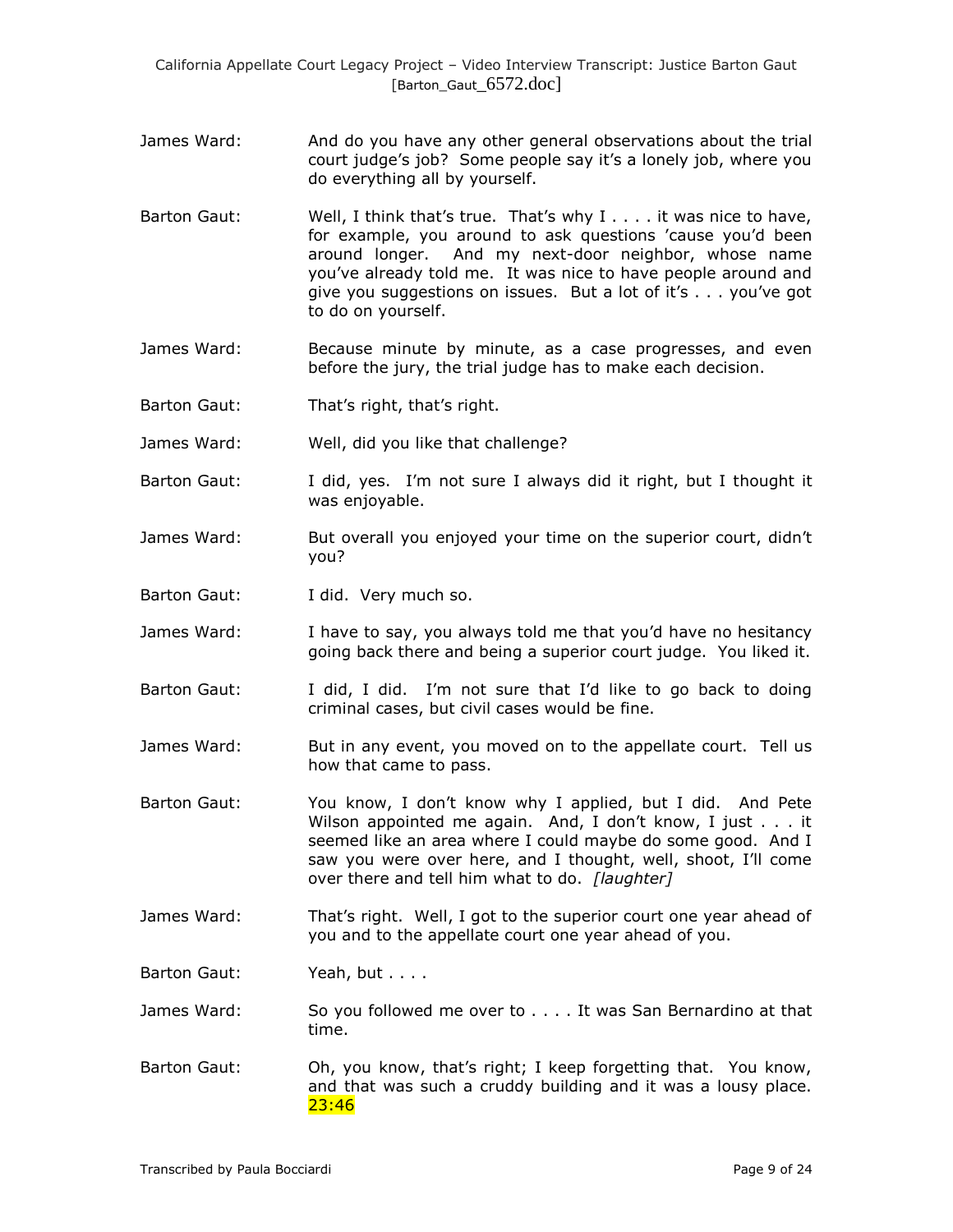- James Ward: Well, it wasn"t bad for all of us, but it was particularly bad for you.
- Barton Gaut: That's right.
- James Ward: And tell us why.
- Barton Gaut: Well, because when I got in, there was no room! And I had an office that was about four feet on one side and four feet on the other side. My folks that were working for me were sitting in another . . . one chambers. It wasn't even a chambers; it was just a . . . . I don't know what it was for.
- James Ward: It was in the library conference room.
- Barton Gaut: I guess it was a library conference room. So it was kind of a.. . it was miserable. And the building itself, in general, was not very good.
- James Ward: Remember the bugs?

Barton Gaut: That's right, yeah. It wasn't a neat place at all.

- James Ward: But you persevered, and then eventually you got a chambers, and eventually you came over here to Riverside.
- Barton Gaut: Yeah. I . . . . Did I . . . . I think you moved your chambers, didn"t you, and then I moved in your old one?
- James Ward: I believe so.
- Barton Gaut: Yeah.
- James Ward: Yeah.
- Barton Gaut: And I wondered why you didn't do that quicker!
- James Ward: Well, it was because we had to wait for a justice to retire.
- Barton Gaut: Yes, we did. Yeah, we did.
- James Ward: And then you finally did get a chambers. Well, tell me your observations of the differences between being a trial court judge and an appellate court justice.
- Barton Gaut: Well, as a trial court judge, you know, the . . . everything was on you. I had to make the decisions. I"d decide what . . . where the case should go, who should be coming in, all these questions are something that the trial judge has to think about. When you come to the . . . a Court of Appeal, I'm just one of three people in each case. In addition to that, I have substantial numbers of people who are working on the  $25:45$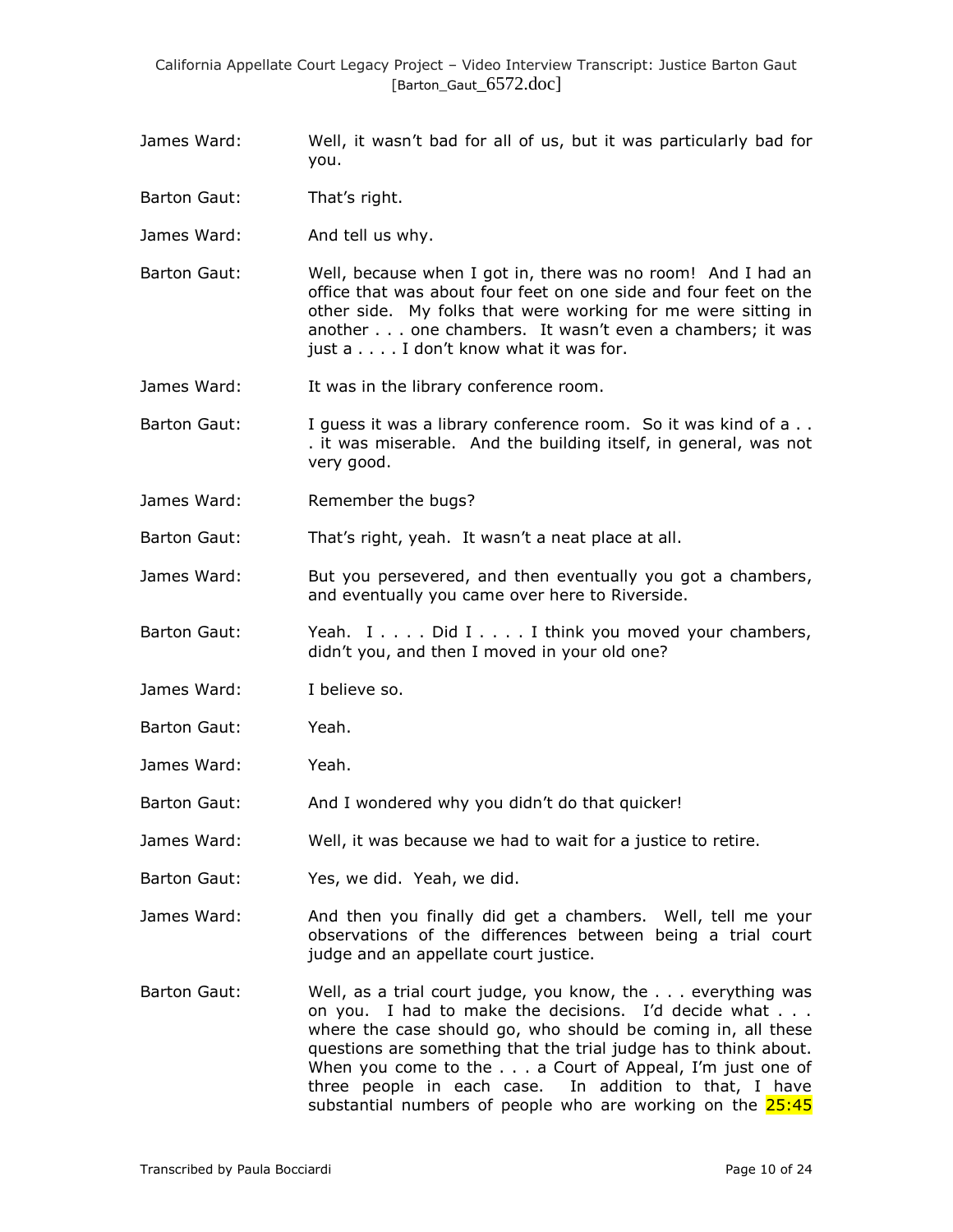> cases that I am working on. And these folks that have worked for me have done a wonderful job, and they"re very helpful. And so it's not all on me as it used to be in the trial judge  $\ldots$ . court.

- James Ward: Do you care to comment on what you consider to be the important qualities of a person to take on the job of a justice of a Court of Appeal?
- Barton Gaut: Well, I think you have to be willing to, first of all, review in great detail – cases as they come up, and have to be prepared to review the cases they"re relying upon in addition to the briefs that you receive. And that takes a lot of time. Even if you have somebody – and I had them, as did you – who are helping with you in reviewing all of that, you have to personally do it all. So that"s part of it. And another thing is that you have to work with the other people that are with you on the case. So . . . .
- James Ward: So the word "collegiality" comes to mind.
- Barton Gaut: Absolutely. That was a nice . . . nicely done.
- James Ward: That's a quality you think is important.
- Barton Gaut: I do indeed.
- James Ward: If you had to rank collegiality and scholarship, where would you put the two? One ahead of the other, or both the same?
- Barton Gaut: Well, very close. I think collegiality is very important, but so is also scholarship. You"ve got to be able to analyze the cases in the . . . on the documents. It's pretty close.
- James Ward: Well, speaking of the people who assisted, you"re referring first and foremost, I assume – to research attorneys . . .
- Barton Gaut: Right.
- James Ward: ... in the Court of Appeal. During your tenure at the court, how many research attorneys did you have?
- Barton Gaut: I started off with two. They have continued to this day. In addition to that, I had . . . .
- James Ward: You mean the same two people?
- Barton Gaut: Same two, sorry. I also had another woman who worked for me for quite a while, then left and went on to a different . . . to college. And I"ve had others interspersed. But I always had the same primary two that I started out with.  $28:30$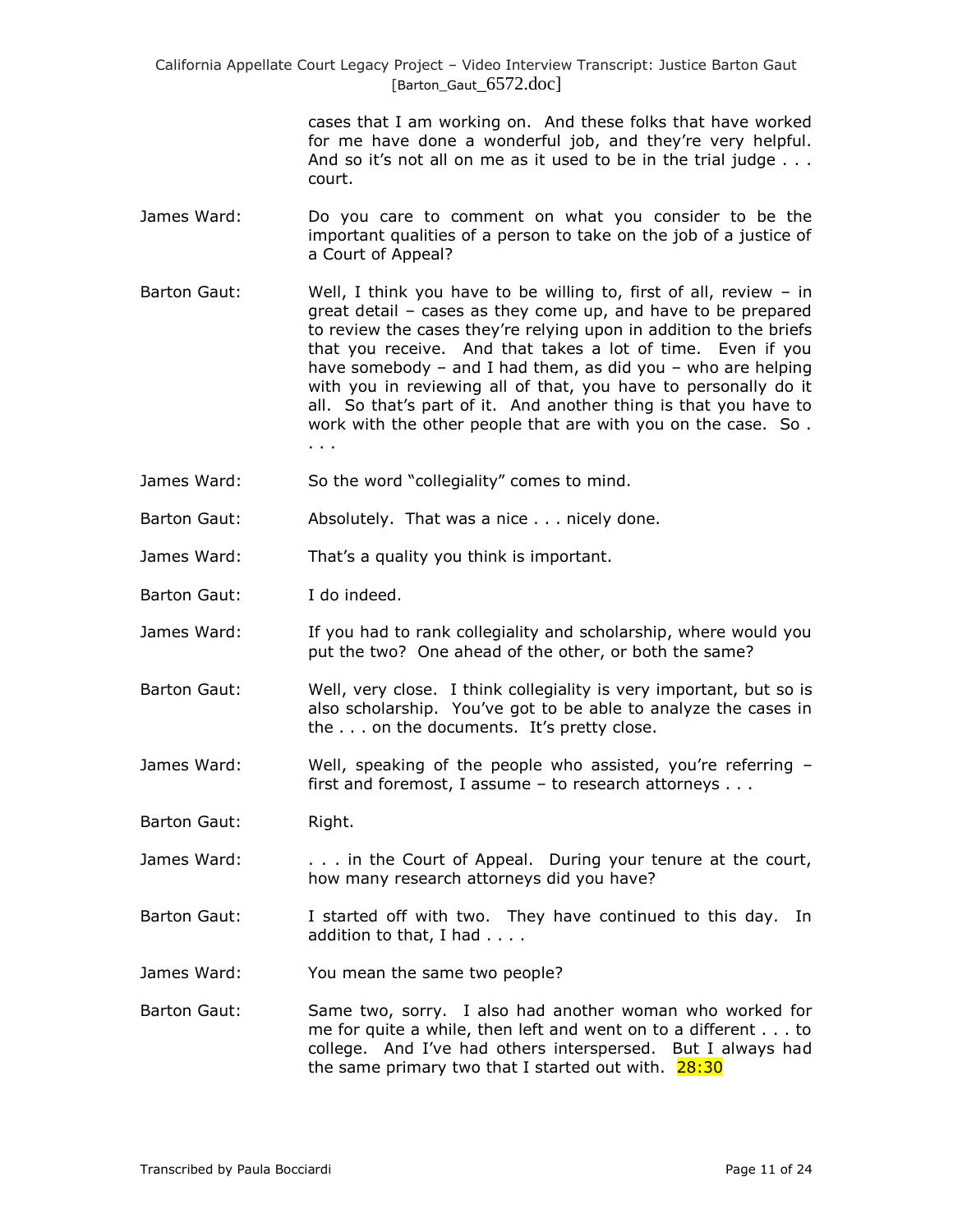- James Ward: But in addition to those two research attorneys, there were periods of time when you would have another one – or half a person, as it were – assigned to you as well, to assist you with your work.
- Barton Gaut: Correct, correct.

James Ward: Of course, when you came to the appellate court, which I believe was in . . . . Well, now I'm losing it here.

- Barton Gaut: I am, too.
- James Ward: 1997, wasn't it?
- Barton Gaut: I think that's right, Jim.

James Ward: Yeah. In 1997, the caseload of this division was horrendous, was it not?

- Barton Gaut: It was. I can remember when I first went in San Bernardino, there was an area where there was rafts of cases that were behind. There was a number . . . we just . . . we had an *enormous* number of cases that were behind.
- James Ward: Backlog.
- Barton Gaut: Backlog, yes.
- James Ward: In fact, there was like a huge room that was . . . not a huge room, but it was a large room where the shelves were just completely covered with those cases.
- Barton Gaut: That's right, that's right.
- James Ward: But Justice Ramirez, who was the presiding justice, undertook some efforts on that. Tell us about that.
- Barton Gaut: Well, I don"t know that I can tell you what he did. He was very involved in trying to get this backlog worked out. And he made sure that we pushed as much as we could to get into the cases and get into those areas that . . . the cases that were backlogged and . . . .
- James Ward: Remember he set quotas for all of us.
- Barton Gaut: Yes, I guess he did. I sort of frankly had forgotten that, Jim.

James Ward: Yeah.

Barton Gaut: There was a lot he wanted us to do, and I thought he did a superb job getting it . . . . And I've forgotten when we were in a better position, but it took a while. 30:38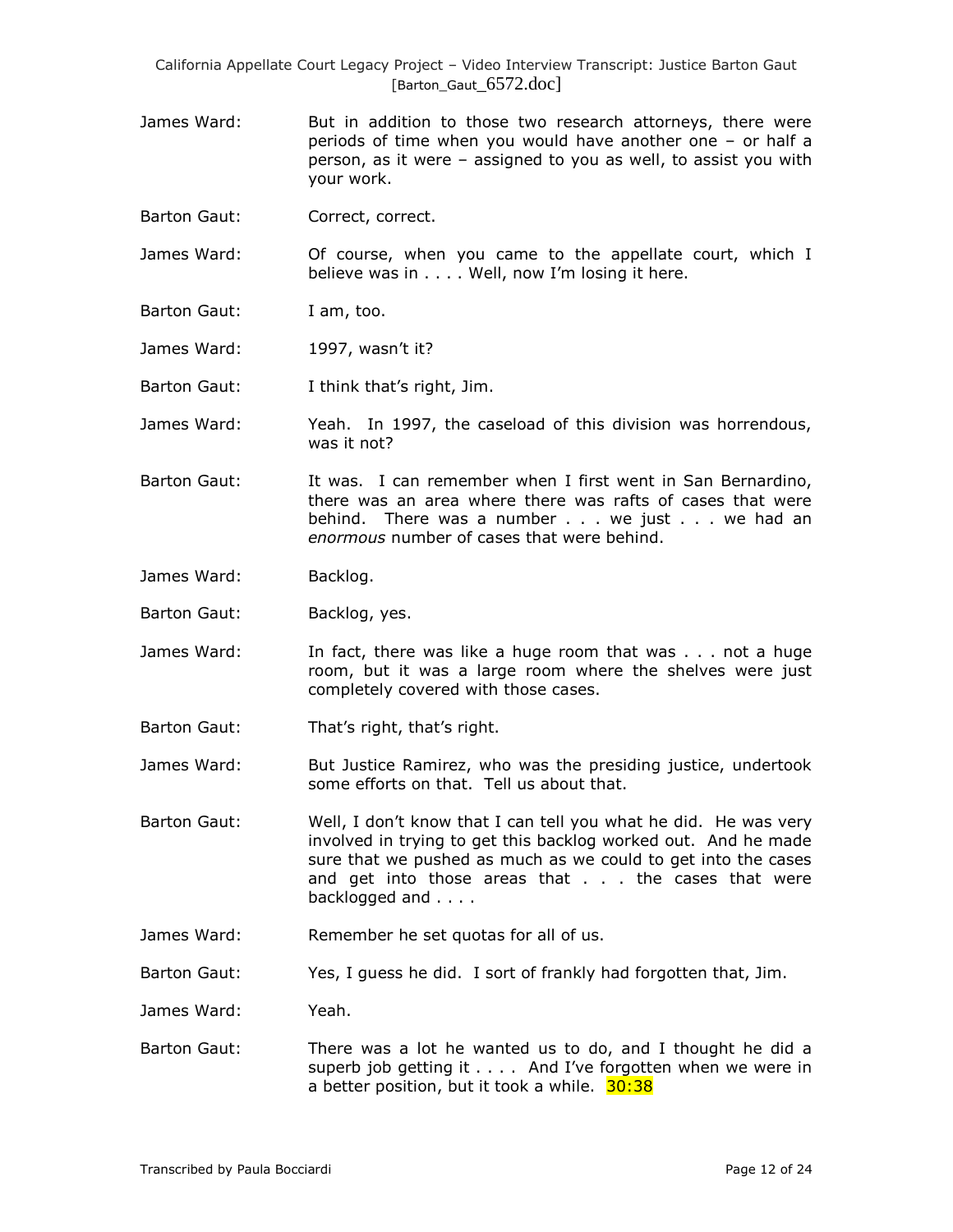James Ward: But do you remember, at its peak, what the numbers were that we were handling?

Barton Gaut: Jim, I can't remember the numbers at all.

- James Ward: Well, there was at one time, just to refresh your recollection . . . . When we were in the neighborhood of signed opinions, each justice – that is, the author of the opinion – had around 200 opinions a year. Do you recall that?
- Barton Gaut: I hadn"t remembered that it was that many.
- James Ward: And then, of course, that also meant that you signed off on another 400 . . .
- Barton Gaut: That"s right.
- James Ward: . . . . . opinions. And that's during a year's period.
- Barton Gaut: Right.
- James Ward: That was at its peak.
- Barton Gaut: That's right, because we had to be . . . we had to sign off on the justices who had another 200 themselves.
- James Ward: Right, yeah. What is your feeling about the process that California has for appellate court justices and their law clerks? There are other systems in other states where they don't rely so heavily on the law clerks. How do you feel about that?
- Barton Gaut: Well, I think the system we have here is superb. I think these people did an . . . do a wonderful job. The people I"ve had and I think the people you had, Jim, were competent and worked hard and continue to work hard. And I think that's . . . . I don't know – you probably know better than  $I$  – how they do it in other states.
- James Ward: Well, do you have any thoughts on the impact that research attorneys have on the process, because they do so much of the writing?
- Barton Gaut: Well, they do a lot of the writing. I think it's been important for us to try reviewing it and confirm what they"re doing and tell "em where we think they ought to be going or how they ought to be doing it. But I think the process here is superb. I don"t know, Jim, how they do it in other states. I assume they are somewhat similar to ours.
- James Ward: No, not always. But what about the number of cases that are, or are not, published? What's your feelings on that?  $33:13$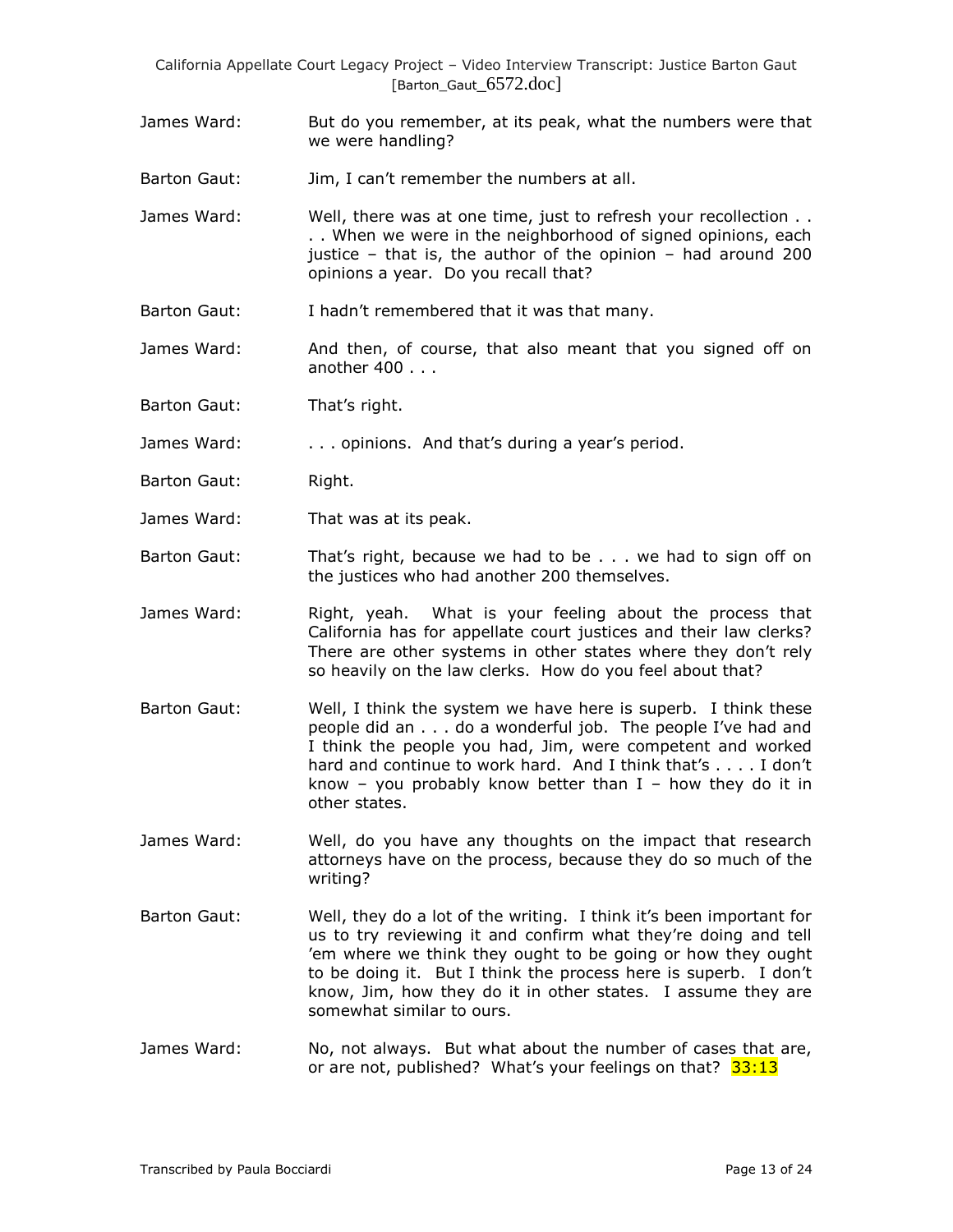- Barton Gaut: Well, I think we have to publish those cases that we think are significant enough that they will have an effect upon the people in the state of California. And that I think that the Supreme Court doesn't always agree with us on that, but I think the publication is something that's important. We don't want to publish stuff that's just junk or that's a duplication of what's already been done. But I think we've been pretty careful to try and publish where it seems necessary to give help to the lawyers in the state.
- James Ward: Well, you personally. Do feel that you published because you made those decisions – you published more or less than the other justices on the court, or more or less than other justices in the state?
- Barton Gaut: My reaction is I have probably published less from others in the state, and I think our judges here probably are . . . publish less than other . . . .
- James Ward: I think the statistics bear that out.
- Barton Gaut: Yeah, I think so.
- James Ward: Right. But you're comfortable, though, with the arrangement that just a percentage of the cases – as determined by the court – are published, and not all of "em.
- Barton Gaut: Oh, yes. Yeah, it doesn"t make any sense to publish them all; it"s a duplication of effort.
- James Ward: How do you fell generally about the decision-making process that is, the panels of three and otherwise the decision-making process in the court?
- Barton Gaut: Well, I think the panels of three are very important because sometimes some ideas I have may be contrary to the people who are on the same case I'm on, and they frequently will have information that I either don"t have or hadn"t thought of. So having three people available to look at each case is important.
- James Ward: How do you feel about dissenting and concurring opinions?
- Barton Gaut: Well, I think it's . . . . I didn't do a lot of dissenting or . . . opinions . . . concurrent opinions. But I think it's important because . . . .
- James Ward: And why is that?
- Barton Gaut: Well, because, you know, if I had a case that I thought the other two were wrong or shouldn"t have been handled that way, I think it's my obligation to dissent. Or to at least concur on . . . to show what's relevant. 36:13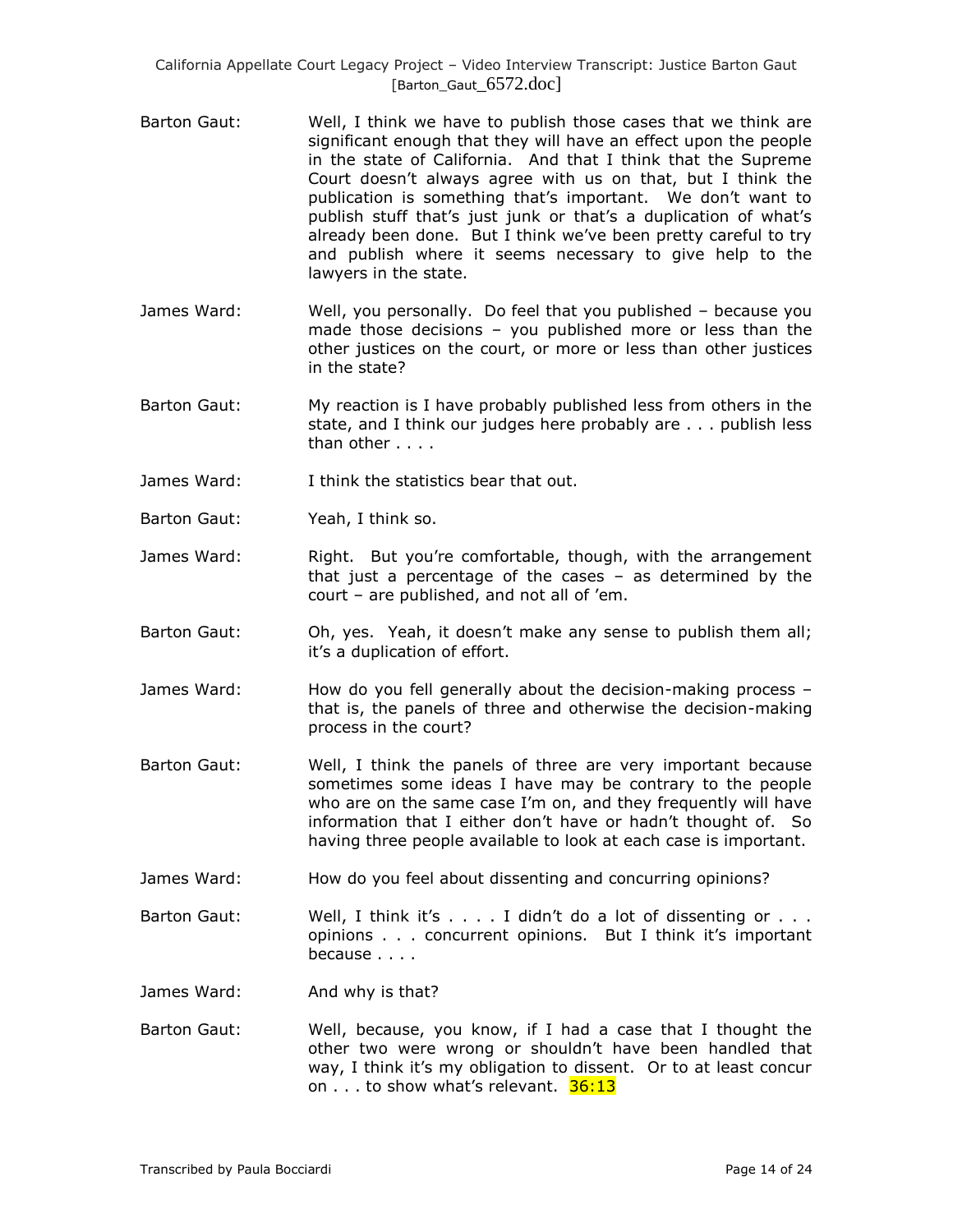- James Ward: I assume that you encountered well, I know you encountered, in fact – a situation where the Supreme Court would disagree with some position that you took. Did that bother you?
- Barton Gaut: Well, I just can't believe that they'd be correct! No, I . . . . Yeah, you know, they've done some things that I still don't agree with. But that's their decision. It doesn't excite me at all.
- James Ward: Now, this court is unique in the state  $-$  and maybe the nation  $$ in having a tentative opinion program. Do you care to comment on that?
- Barton Gaut: I think that's the best thing that's . . . that should have been . . . that is done and it should be done everywhere.
- James Ward: Well, first tell us what *is* done . . .
- Barton Gaut: Okay.
- James Ward: ... and tell us why you think it's good.
- Barton Gaut: Okay. So when we send . . . . What we do is we send out the tentative opinions to the lawyers, showing what we decide is . . . we think is the right decision. And when those lawyers come in to argue, they have the right to refer to our opinion, to tell us where they think we"re wrong. It gives them an opportunity to analyze their view more quickly and hopefully more accurately, and furthermore it . . . I think it shortens the time for oral argument. They know exactly where we're going and why, and if we think . . . if they think we"re wrong, they can tell us that. But I think it"s a *superb* concept and I am *shocked* that nobody else – either in the state of California or elsewhere – are not . . . are using it.
- James Ward: As you know, I agree with you wholeheartedly.
- Barton Gaut: I said maybe you would!
- James Ward: Well, jumping back in time, when you were an attorney, you did some appellate work, right?
- Barton Gaut: I did. That's right.
- James Ward: And were . . . did you ever appear before this court when a tentative opinion was rendered?
- Barton Gaut: As my recollection, no. I don't think they had 'em at the time. If so,  $my \ldots$  . No, I'm sure it wasn't  $\ldots$  occurred.
- James Ward: Well, you may be wrong on that, because I know when I was in practice, they had the tentative opinions. 38:45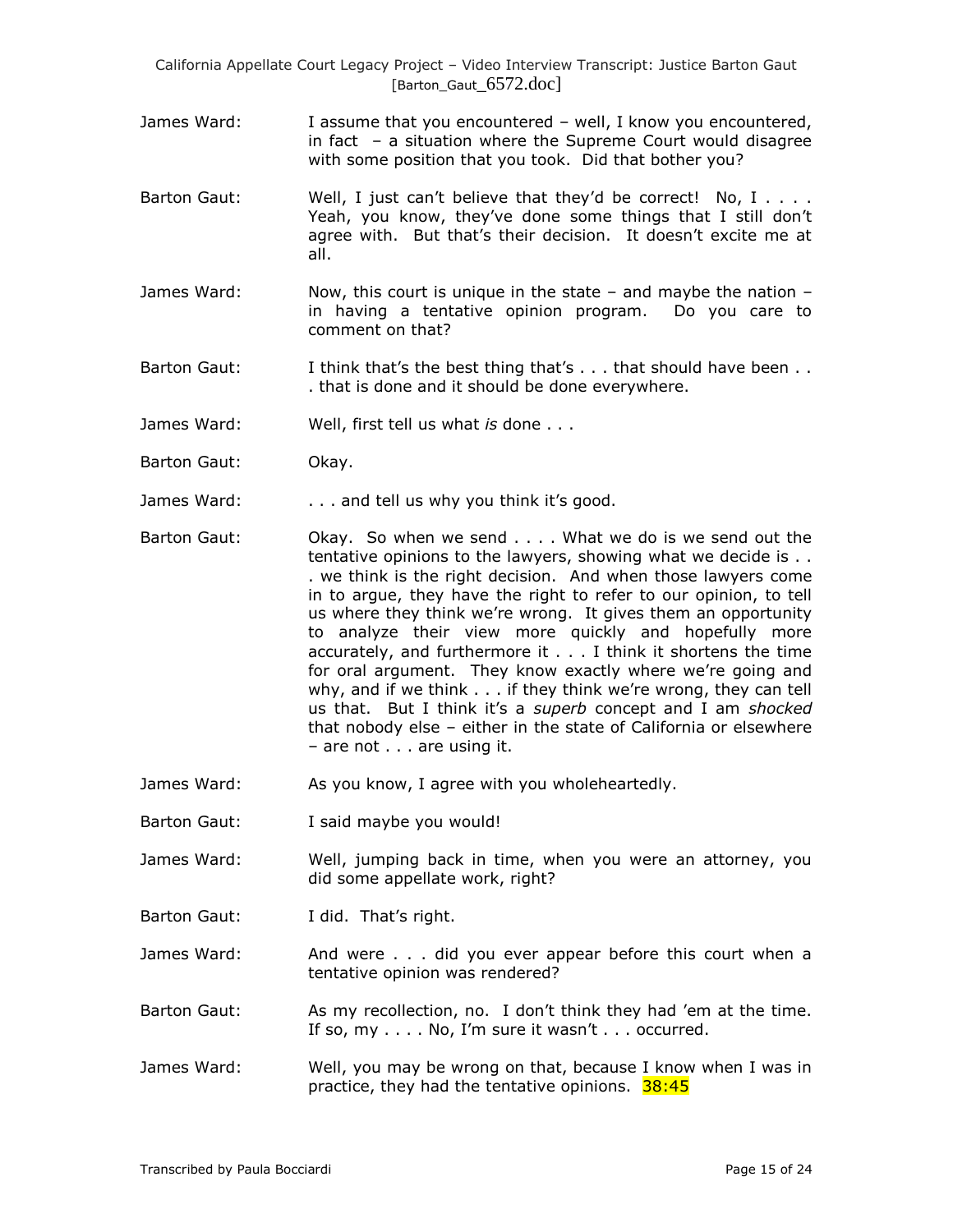- Barton Gaut: I didn't . . . . Well, you're . . . maybe you're right, Jim. I sure don"t recall it.
- James Ward: Well, in any event, we like the tentative opinion program, right?
- Barton Gaut: That"s right. And the fact that you think I"m wrong is probably your fault. *[laughter]*
- James Ward: There you go.
- Barton Gaut: Yeah. No, it's a great program.
- James Ward: The question of oral argument comes up. Give us your opinions on oral argument.
- Barton Gaut: Well, first of all, I think it's . . . our tentative opinions are very significant because it lets these lawyers know where we are and to zero in on the questions that we are concerned about. On the whole, I think oral argument is poorly done. I think a lot of these lawyers come in without having really carefully . . . . I shouldn"t say all of them, but too many come in who have not carefully analyzed it. They talk too long. They aren't able to articulate their disagreement with the other side. So I"m, frankly, a little disappointed in it.
- James Ward: But still and all, then, you don"t see much value, then, in the oral . . . .
- Barton Gaut: Oh, no, it's got . . . . Oh, no, I think it's *very* important. It's very important.
- James Ward: But you're just disappointed in some of the advocacy.
- Barton Gaut: That"s right. Yeah.
- James Ward: Okay.
- Barton Gaut: So did I answer that correctly, Jim?
- James Ward: Yeah, right. But speaking of the advocacy and you mentioned the advocacy of oral argument . . . . Well, before we go beyond that, did you ever encounter – well, I know you did – where trial attorneys would come in and try to argue the case to you as if you were the jury?
- Barton Gaut: Well, I think a lot of it's that, yeah. It's a wholly different idea. It's mostly . . . usually the legal aspects of it, and there are specific points they should be picking up, and they frequently don"t do it.
- James Ward: Right. Well, what"s your felling about the quality of the briefs that you received during, oh, your 10-plus years on the court? 41:08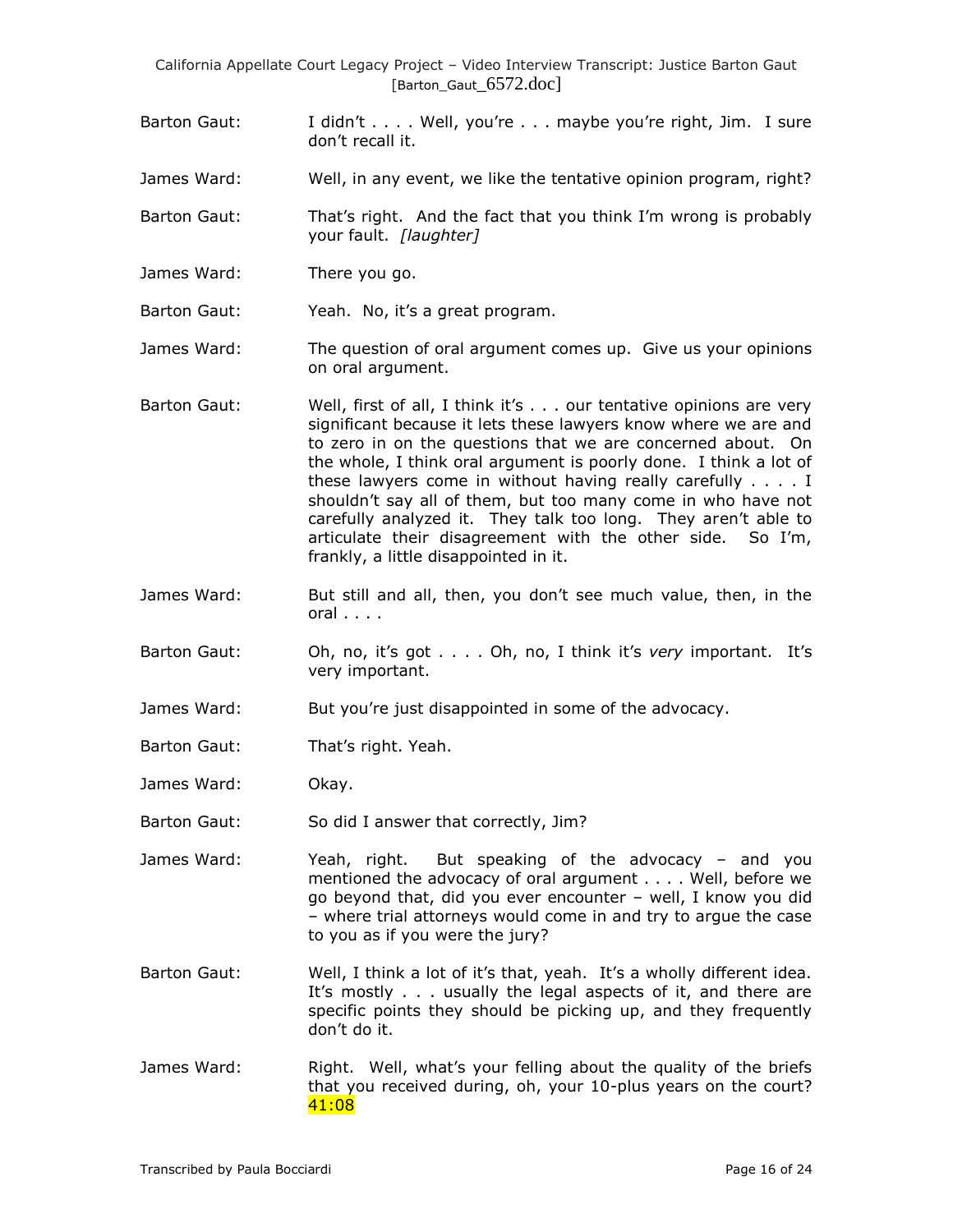- Barton Gaut: I think, on the whole, I was disappointed. I think a lot of them – and that doesn"t apply to all of "em – but I think a lot of "em are too verbose, too little thought given to the purpose of the brief, and it really gives you an idea that they are kicking it out because they are too busy to really sit down and analyze it.
- James Ward: This court has a unique history of settlement efforts by the court. Can you tell us a little bit about that?
- Barton Gaut: Yeah, Justice Ramirez makes an effort to analyze cases that he thinks . . . that have been filed here and thinks that . . . finds those that he thinks are worthwhile to try to settle "em. And we've all spent time working on a settlement program here at the court, as well as some of the lawyers in the area have come over and worked hard on settlement.
- James Ward: As volunteers.
- Barton Gaut: As volunteers, yes. And I think the system is . . . works very well. Until I had some problems, I spent a lot of time doing that. And you don't win 'em all, you don't  $\dots$  but they're  $\dots$ they spend a . . . it results in a substantial decline in cases.
- James Ward: Yeah, a lot of "em are eliminated from the system.
- Barton Gaut: Right, right.
- James Ward: Well, in fact jumping back once again when you were an attorney, did you participate as a volunteer pro bono settlement mediator, as it were, when you were an attorney?
- Barton Gaut: No. I never did it. I don't know that I . . . . You're saying that because people were doing that? I guess you were doing that?
- James Ward: Well, I did. I thought you did, too.
- Barton Gaut: I don't think so. For what? The Court of Appeal?
- James Ward: Yeah.
- Barton Gaut: No....
- James Ward: They used a lot of attorneys as pro bono mediators or settlement . . . .
- Barton Gaut: Yeah, I don"t think I ever did that, Jim.
- James Ward: Well, let me ask you this. Once you came on the court, however, Justice Ramirez did assign you to try to settle civil cases.
- Barton Gaut: Oh, yes. Oh, absolutely. 43:55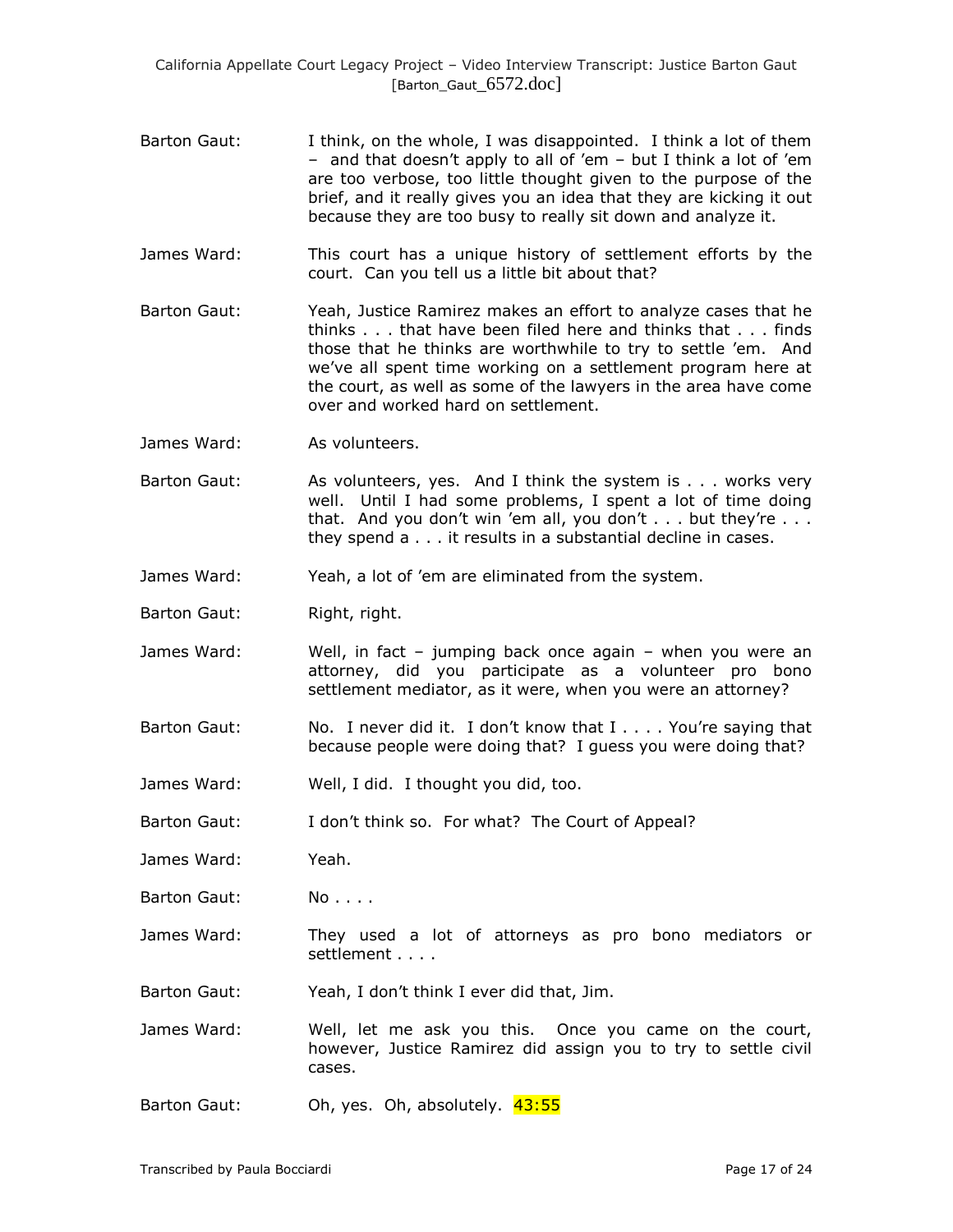- James Ward: Another feature of this court that I think both you and I appreciated was the community outreach program that it has had for a few years. Tell us about that.
- Barton Gaut: Again, Justice Ramirez has been the guy who"s really spearheaded that. And he has taken us to various high schools, as far as Bar . . . or not Barstow, but up above . . . . Where did we go?
- James Ward: Well, we went up into the . . . Inyo.
- Barton Gaut: Yeah, Inyo.
- James Ward: We went up to . . . . Right.
- Barton Gaut: I was thinking Inyo, Riverside, San Bernardino, the desert. And we would go in and argue a case or two before the high school students, and then we would go to their room and discuss with them the cases that they"ve heard, talk to them about the law, talk to 'em about what they've . . . what they're interested in. I thought it was a great program, and I think it's still going on. In fact, I think the guys are going up to Inyo . . . or either have gone out or going out this month.
- James Ward: And you think that's a valuable program why?
- Barton Gaut: Well, first of all, it gives the students an opportunity to see how the system works. They see how lawyers argue to a Court of Appeal. They have an opportunity to then discuss about it, "cause we will go . . . we went into each . . . we would break up and go to various rooms. They would have an opportunity to discuss with us what they saw, and it  $\ldots$  we gave them an opportunity to ask questions about the law, what they want to do, perhaps in the law – anything they want to do. And I thought it worked very well. I brought my wife a time or two, and she went in with us, and she stood there and even asked some . . . answered some questions.
- James Ward: A great program.
- Barton Gaut: Yeah, it's a great program.
- James Ward: Yeah. During your tenure, you were appointed for . . . to sit on cases at the Supreme Court of California. Tell us about that.
- Barton Gaut: I only had done two of 'em. As I mentioned, one of 'em was a miserable case in which a number of people were killed. I found the whole thing a waste of my time and effort. They sent me because apparently one of the justices either was gone or couldn"t come, so basically they threw me in wherever they could find me. They didn"t really care, I don"t think, about what I was doing or why. When we had our meetings after  $47:22$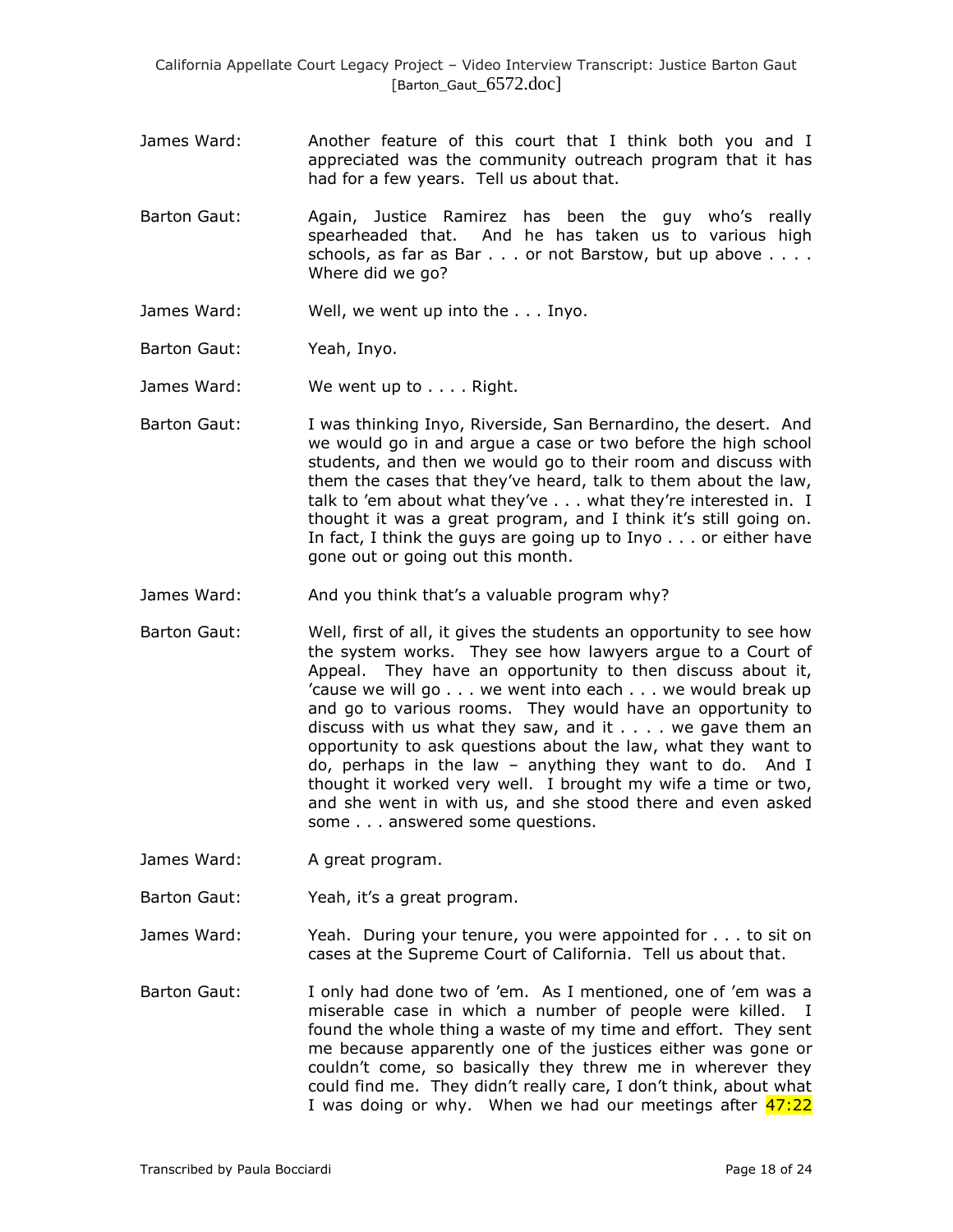> the termination of the argument, each person was . . . had an opportunity to discuss what they thought about the argument. They gave me a short shrift. And basically it was a waste of my time and theirs.

James Ward: Don"t hold back your opinions. *[laughter]*

The issues, as perceived by the public and the press, about appellate courts involve judicial philosophy of the court and the justices and judicial activism and political persuasion and all of that sort of thing. Do you care to comment at all on how you saw that play out while you were an appellate justice?

- Barton Gaut: I'm not sure. The question as . . . . Well, really, what's the question, Jim?
- James Ward: Well, just basically, did you think that political philosophy played a major part in the decision-making process and that there were, for instance, significant differences of judicial philosophy among your colleagues?
- Barton Gaut: Well, I think, yeah, I think there were some differences. A lot of my colleagues were people who had a lot of experience in the criminal arena. You and I were primarily civil experience. And I think their views on some of these things were different than mine. And maybe because they knew more about what they were doing than I. But I thought there was a difference in the outlook on what we . . . .
- James Ward: Well, how would you work it out when there were those differences?
- Barton Gaut: Well, if we had . . . to the point where it looked like I thought that they were doing something incorrectly, I"d go over and sit down and talk to "em. We have a great group, and we . . . nobody has any objection to sit down and talk about it, and try to decide what to do. And some of "em would tell me, because of their background in criminal law, they would give me a lot of help, 'cause they'd know what was going on.
- James Ward: Eventually you made the decision to give up your time on the Court of Appeal. Do you want to share your feelings on that?
- Barton Gaut: Yeah. I guess part of it was because I"ve had a lot of sickness, and I've had some problems that has . . . have been recurring. But I feel bad.
- James Ward: In other words, you wish you hadn"t retired?
- Barton Gaut: Right.
- James Ward: You'd like to still be doing the work, huh?  $\frac{50:43}{2}$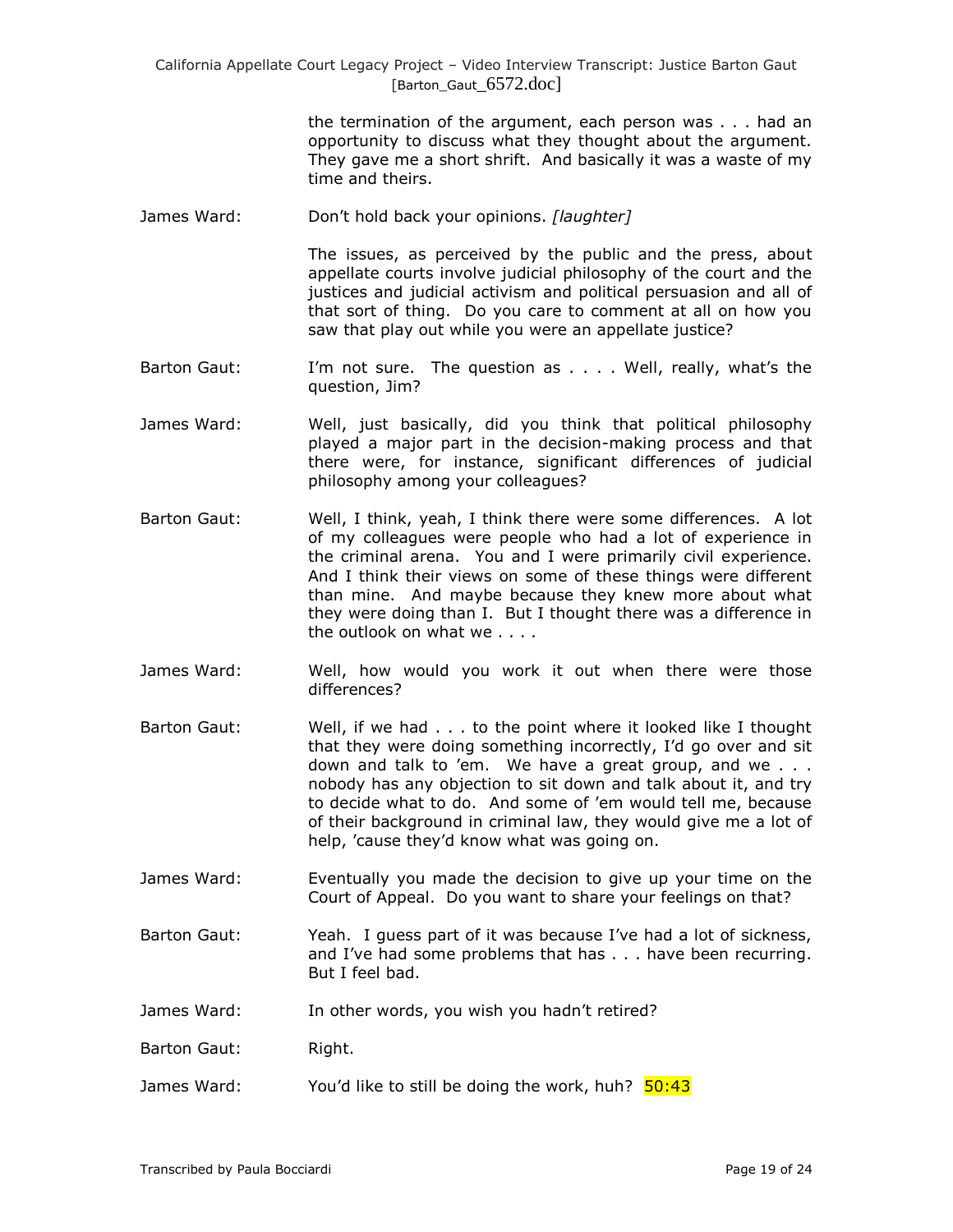Barton Gaut: Yeah. I enjoyed it.

James Ward: How would you like to be remembered as an appellate court justice?

- Barton Gaut: As somebody that was just . . . worked and did what he could do. I don"t know that I have done anything significant enough to require anybody to be . . . to even care, to be honest.
- James Ward: Well, that"s simply not true. Everybody cares a lot for you, and you have a wonderful reputation. But you wouldn"t say that; I will.
- Barton Gaut: I appreciate that.
- James Ward: When you look back on your time brief time, a couple years on the superior court, and then over a decade on the Court of Appeal – do you see any challenges facing the judiciary today that are different than back when you were in the practice of law?
- Barton Gaut: That"s a terrible question. *[laughs]*
- James Ward: I thought it was a *good* question.
- Barton Gaut: Well, I frequently thought, as a lawyer, that a lot of lawyers were primarily concerned not about the propriety of what was being . . . was occurring, but how are they going to make their . . . win and get their money. And I"m not sure that"s still the case, but that"s an area that bothers me. In fact, some of the lawyers that come up here and argue, sometimes I feel that they"re just kind of going through the motion. They want to get their money and get out. And that may not be a fair observation. I wish you hadn"t asked me the question.
- James Ward: Okay. I"ll drop it. *[laughter]* Let me ask you another tough one. The administration of the courts has changed enormously since we were young attorneys and even young judges, for that matter. There's a lot more centralization in San Francisco and a lot more bureaucracy. Do you have any thoughts on that?
- Barton Gaut: The bureaucracy is a shock to me. Jim, you and I were together – but primarily you were the key – in reviewing and modifying the civil . . .
- James Ward: Jury instructions.
- Barton Gaut: . . . . . jury instructions. And I can remember when we'd go in to San Francisco and we would walk into some of the areas and there were one or two people there working for the . . primarily in the area we were in. And then after three or four years the place was *packed* with people! I got the feeling that there were more people there in San Francisco that are  $54:09$ .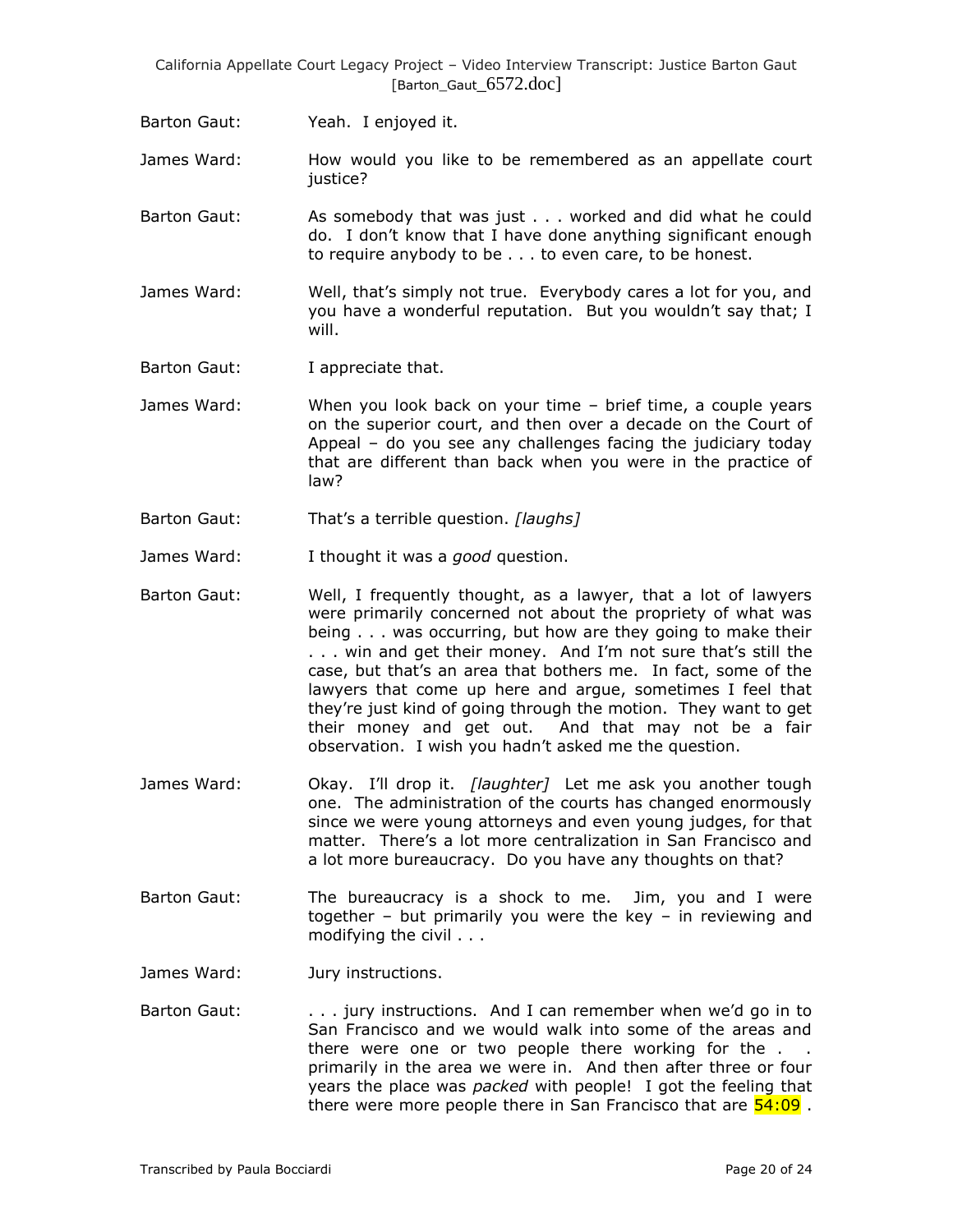> . . than necessary, and it was . . . . I"m not sure it was helpful for the legal system. That bothered me.

- James Ward: Well, speaking of the jury task force, tell us about that.
- Barton Gaut: Well, there was a guy named . . . . What was that guy"s name that was in charge of that place? I think it was you, Jim.
- James Ward: Yeah, that's right.
- Barton Gaut: And we have . . . . I . . . . What was there, about 14? Twelve or 14 people that . . . .
- James Ward: It got bigger than that, actually, yeah.
- Barton Gaut: Yeah. We had about a total of 14 people that met every other month – and part of the group would meet in between that time – to review and analyze and modify the civil jury instructions. And we had some people who were bright, able people and . . . who worked very hard on it, and I think we did a great job.
- James Ward: That was a plain-English initiative in part, was it not?
- Barton Gaut: Yeah, sure.
- James Ward: And did you appreciate that?
- Barton Gaut:  $\qquad$  Oh, of course. Some of that  $-1$  was going to use the wrong word – some of that stuff that people had used for years was inappropriate! And it was time to bring it up to current. And I thought, primarily because of your leadership, we did a terrific job. And I hope you'll pay me when I get done with this.
- James Ward: I see. Yeah, I"ll give you your tip later. But even before you got involved in the jury task force that you mentioned here, you had been involved with writing jury instructions, had you not?
- Barton Gaut: A little bit.
- James Ward: But didn't you do some . . . help Matthew Bender with . . . .
- Barton Gaut: Yeah, that"s right. You know, I"d forgotten that, Jim. How did you remember that? Yeah, I had done some of that. I don"t know that it was an awful lot, but yeah, I did do some of that.
- James Ward: Well, you were an author of one of the chapters of one of the Matthew Bender books.
- Barton Gaut: Gosh, how'd you remember that, Jim? I did. I was. That's . . . . It's a good thing you're here. I need help wherever possible. 56:32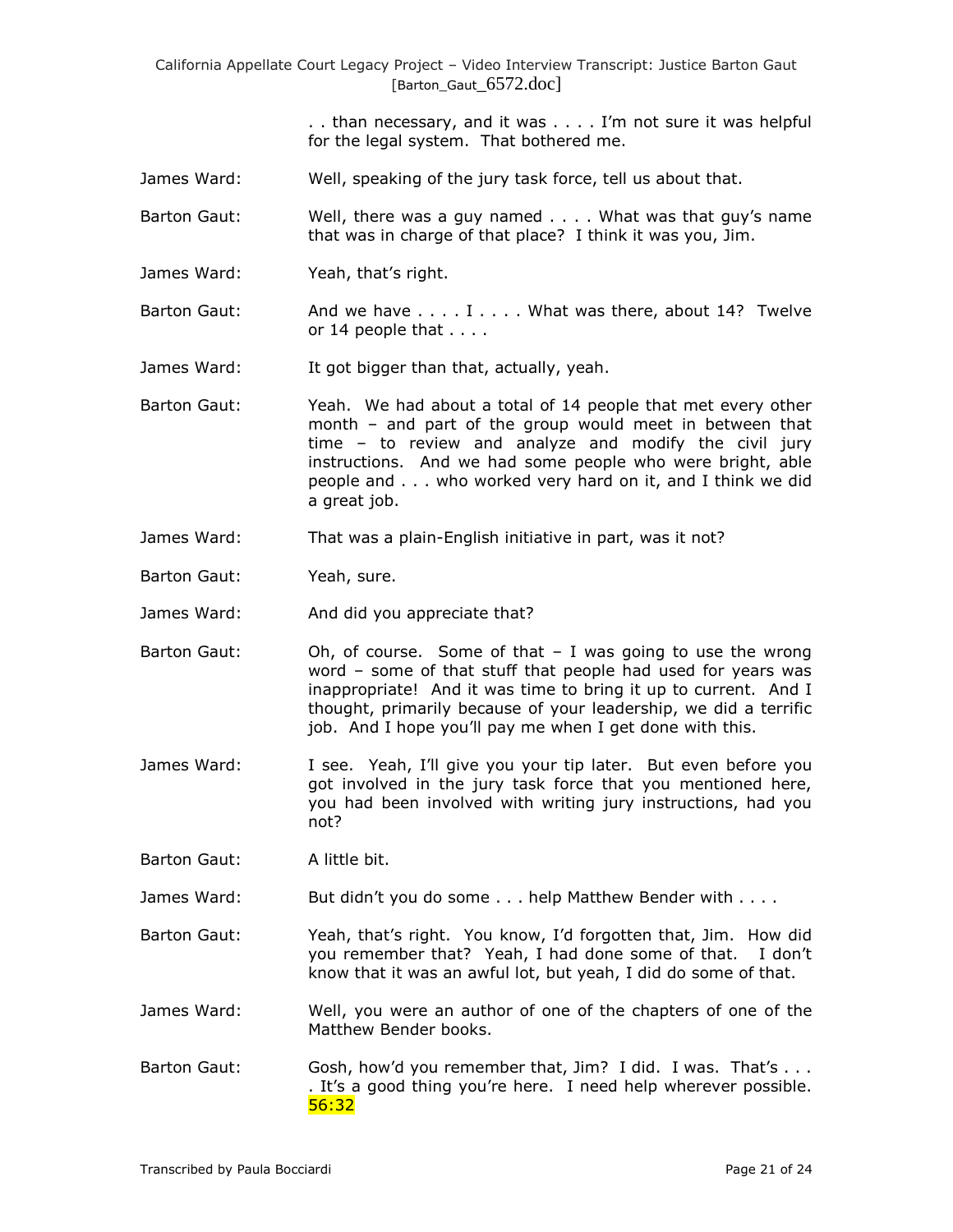- James Ward: Well, you know, it's often thought that . . . . Some people say, "Well, it's been a good run." Is that the way you look back on your judicial career?
- Barton Gaut: I think so. I enjoyed both the trial court and I enjoyed it here. I don"t know that I always did a wonderful job, but I enjoyed it and I tried.
- James Ward: As you look back, were there any things you would have done differently?
- Barton Gaut: I don"t think so. I think I did what I . . . as much as I could.
- James Ward: You"ve had delivered to you as a part of the retirement process – an accumulation of all the opinions that you authored.
- Barton Gaut: Yeah.
- James Ward: Did you have occasion to look it over . . .
- Barton Gaut: I did.
- James Ward: . . . . . . . . and did that prompt any thoughts?
- Barton Gaut: I did. I looked at . . . There was a bunch of 'em that I marked. We had some . . . . I don't know that I can pick it without my note. But there were some cases . . . . I quess I can grab 'em, can't I?
- James Ward: Certainly!
- Barton Gaut: There were some cases that we had here that I thought were really very interesting. And, you know, I can remember one that we most recently had is a case where a guy had to register under PC 290.011 as to whether . . . . This is the guy who"s had some questions about his . . . whether he's a . . . what do I want to say . . . whether he had to register . . .
- James Ward: As an offender?
- Barton Gaut: . . . . . as an offender. And we had . . . on that case we decided that in addition to registering for where he was living, he was spending an awful lot of time to his girlfriend and we decided that we had to  $\ldots$  they had to  $\ldots$  he had to do it there, too  $$ show it as his registration.

We had a Joint Powers Authority case we had out here in March.

James Ward: March Field. 59:07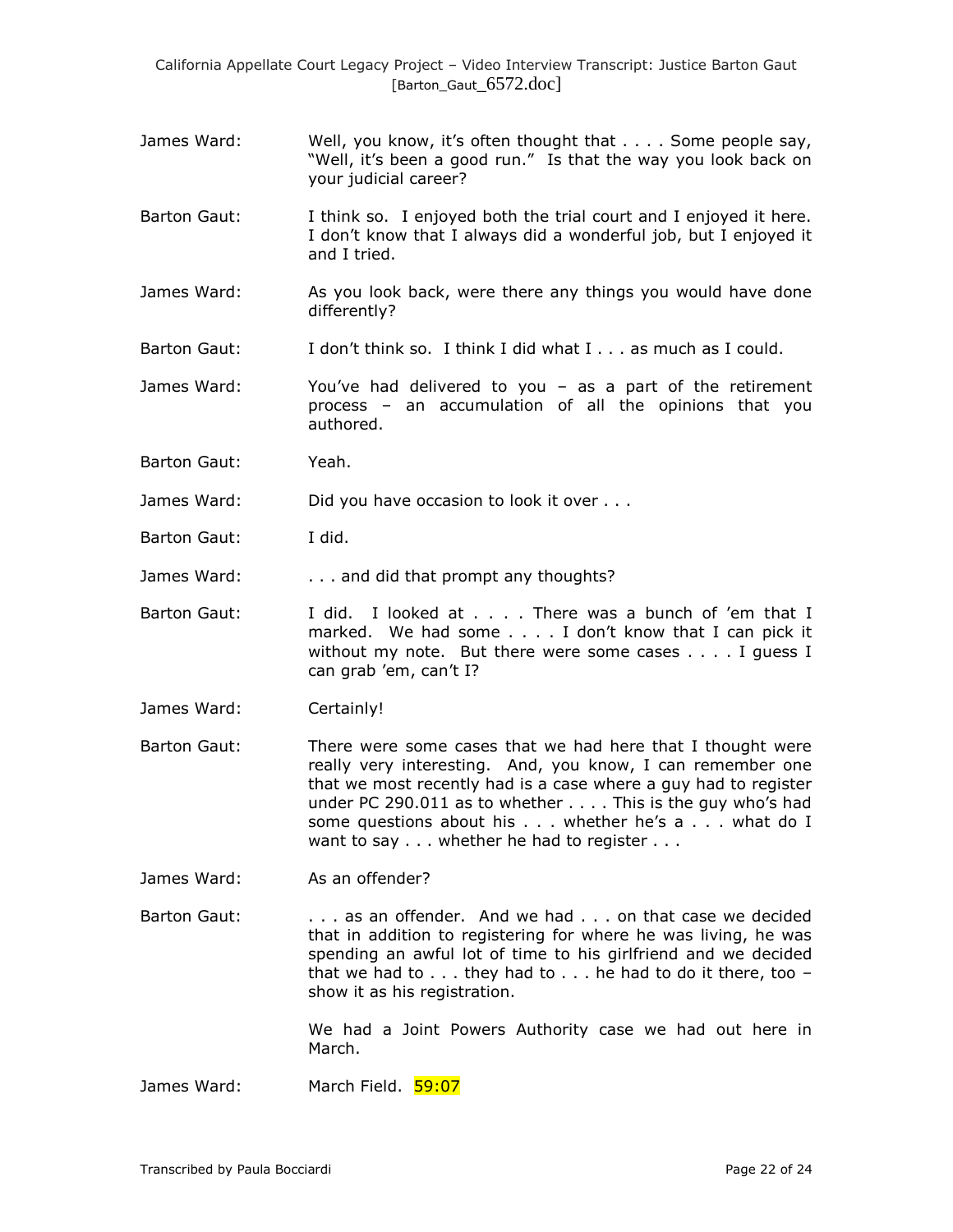Barton Gaut: March Field. And it was a . . . . We approved a grocery distribution facility there, claiming . . . . People had claimed there wasn't insufficient . . . there was insufficient environmental review, and we found that there was sufficient review there, so . . . .

> There was some other stuff that was . . . . One in particular that I remember that I sort of liked, if I can even find it.

- James Ward: Well, you obviously enjoyed, I guess, going back and looking those cases over.
- Barton Gaut: I did. Some of "em are . . . I didn"t even remember but some of 'em I did, and I enjoyed going back into 'em.

I remember one – *Granowitz v. Redlands School District.* I think you were still here, Jim.

- James Ward: I believe I was.
- Barton Gaut: Where . . . . That was a case where the kids" parents came in and had an informal meeting with the principal. And they . . . folks said that was insufficient; that wasn't due process. And we rejected that review.

So there are other things like that. There was one – *People v. Green* – that I remember, and I can"t even find it in here. Where we led  $a -$  where the heck is it?

- David Knight: Let me give you time to find that while I change tapes. Let me start the tape back up then. We have about a minute.
- Barton Gaut: Okay.

James Ward: Okay, well, then, we"ll wrap it up here.

Barton Gaut: Yeah.

James Ward: Well, it"s fascinating that you had occasion to go back and remember those individual cases. Overall I assume you're satisfied with the work you did, and you're happy to have done it?

- Barton Gaut: Yeah, I am. It was a good time, and I hope I was worthwhile.
- James Ward: Well, the prevailing opinion is that you were *very* worthwhile and did a wonderful job.
- Barton Gaut: Somebody forced you to say that, didn't they?
- James Ward: Right. Your wife bribed me, yeah. No, Bart, everybody thinks very highly of you, and I was delighted to have the opportunity to do this interview. Do you have any final words? 1:01:31